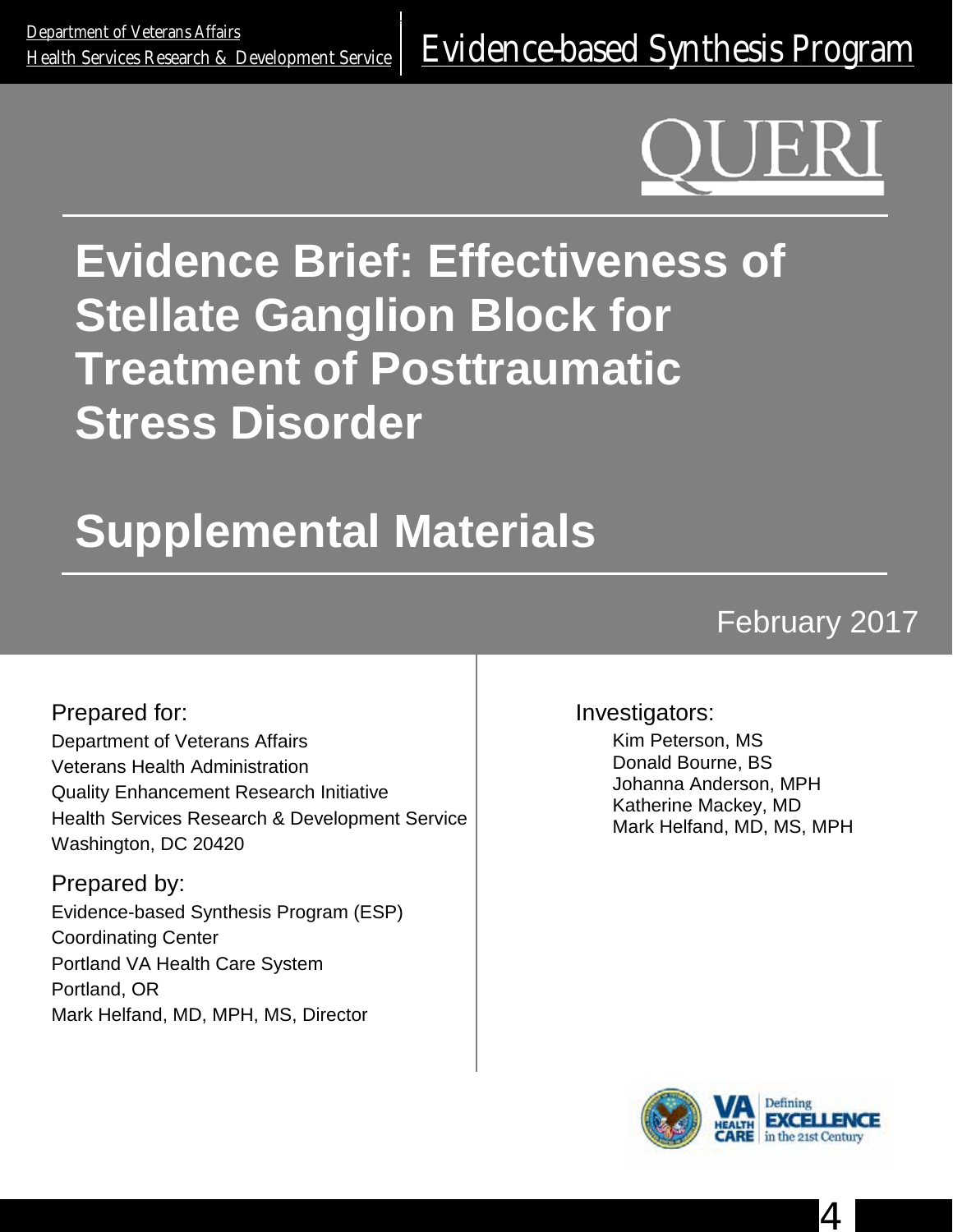**KK** 

# **TABLE OF CONTENTS**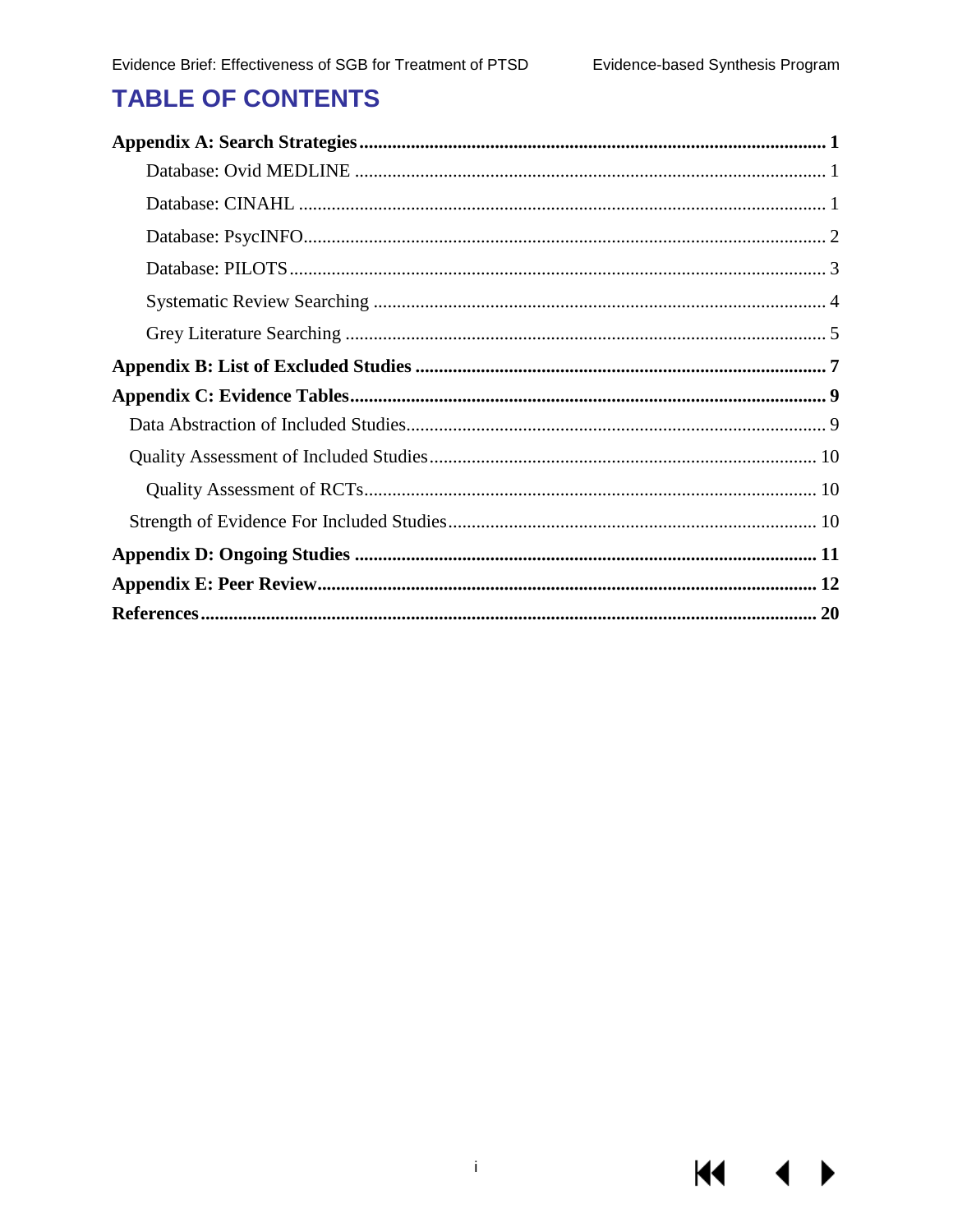# <span id="page-2-0"></span>**APPENDIX A: SEARCH STRATEGIES**

#### <span id="page-2-1"></span>**Database: Ovid MEDLINE**

(December 30, 2016) Database: Ovid MEDLINE(R) <1946 to December Week 1 2016>, Ovid MEDLINE(R) In-Process & Other Non-Indexed Citations <December 29, 2016> Search Strategy:

--------------------------------------------------------------------------------

- 1 stellate ganglion block.mp. (632)
- 2 (PTSD or post-traumatic stress disorder).mp. (22757)
- 3 Stress Disorders, Post-Traumatic/ (29126)
- 4 2 or 3 (35367)
- 5 1 and 4 (18)
- 6 remove duplicates from 5 (18)

#### **Expanded Search**

(February 7, 2017) Database: Ovid MEDLINE(R) without Revisions <1996 to January Week 4 2017> Search Strategy: --------------------------------------------------------------------------------

- 1 (stellate adj5 block\*).mp. (390)
- 2 nerve block.mp. or exp Nerve Block/ (12206)
- 3 exp Anesthetics, Local/ or anesthetics.mp. (73303)
- 4 bupivacaine.mp. (8470)
- 5 lidocaine.mp. (13981)
- 6 (nerve\* adj5 block\*).mp. (14395)
- 7 (sympathetic\* adj5 block\*).mp. (1491)
- 8 sympatholytic\*.mp. (1941)
- 9 (local adj5 (anaesthetic<sup>\*</sup> or anesthetic<sup>\*</sup>)).mp. (26245)
- 10 1 or 2 or 3 or 4 or 5 or 6 or 7 or 8 or 9 (90120)
- 11 post traumatic stress disorder.mp. or exp Stress Disorders, Post-Traumatic/ (23908)

--------------------------------------------------------------------------------

- 12 10 and 11 (81)
- 13 limit 12 to (english language and humans) (64)

#### <span id="page-2-2"></span>**Database: CINAHL**

(December 30, 2016) Database: CINAHL Plus with Full Text Search Strategy:

- 1 "stellate ganglion block" (126)
- 2 PTSD OR post-traumatic stress disorder (7,224)
- 3 S1 AND S2 (12)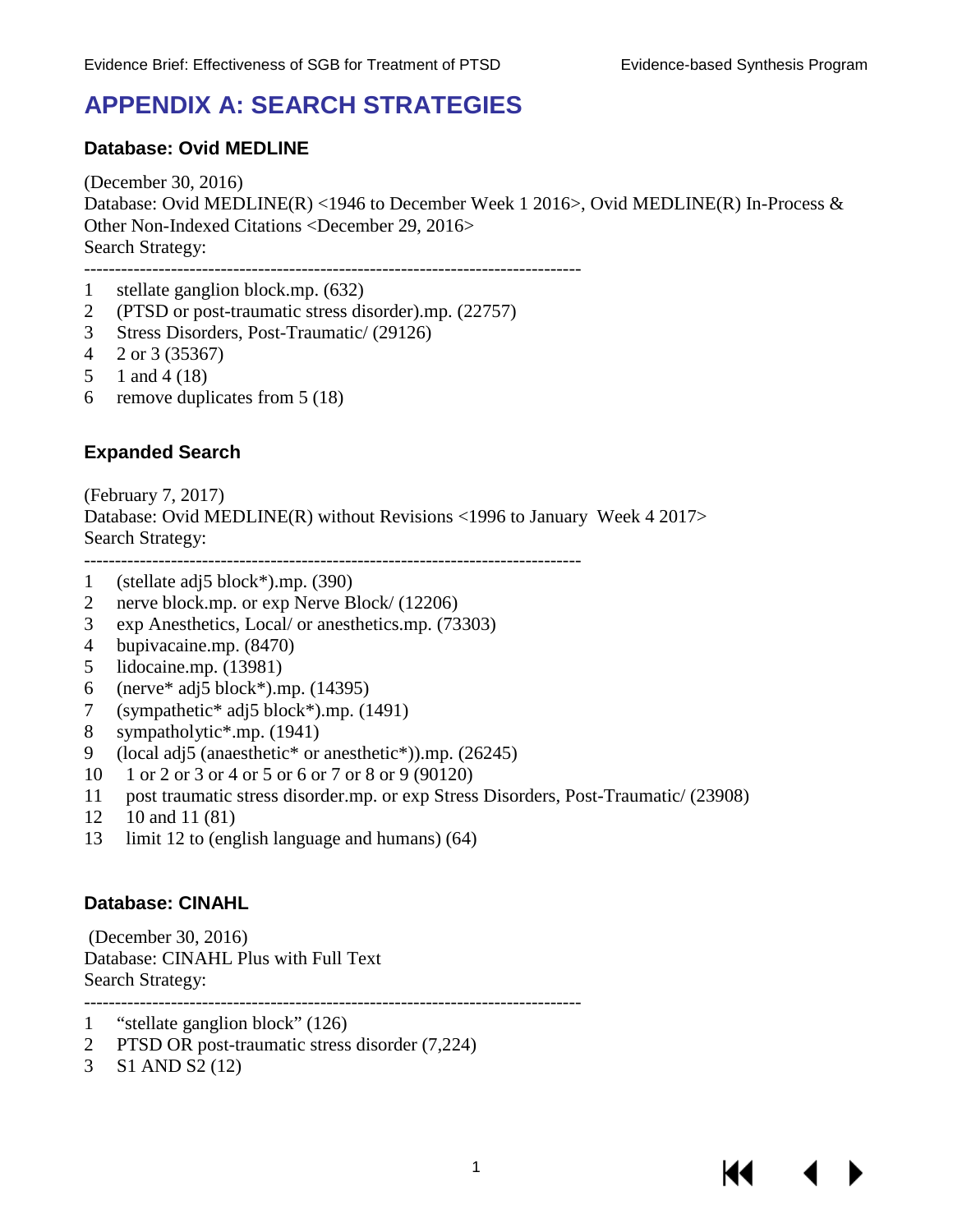#### **Expanded Search** (February 7, 2017)

Database: CINAHL Plus with Full Text Search Strategy: --------------------------------------------------------------------------------

- 1 nerve block (6,642)
- 2 local anesthetic<sup>\*</sup> (1,861)
- 3 bupivacaine (3,328)
- 4 lidocaine (4,736)
- 5 nerve\* N5 block\* (6,968)
- 6 stellate adj5 block\*  $(0)$
- 7 sympathetic\* N5 block\* (297)
- 8 sympatholytic\* (389)
- 9 local N5 (anaesthetic\* or anesthetic\*) (7,966)
- 10 S1 OR S2 OR S3 OR S4 OR S5 OR S6 OR S7 OR S8 OR S9 (17,227)
- 11 PTSD (5,955)
- 12 post-traumatic stress disorder (2,813)
- 13 post traumatic stress disorder (2,813)
- 14 S11 OR S12 OR S13 (7,298)
- 15 S10 AND S14 (15)

#### <span id="page-3-0"></span>**Database: PsycINFO**

(December 30, 2016) Database: PsycINFO <1806 to December Week 4 2016> Search Strategy:

--------------------------------------------------------------------------------

- 1 stellate ganglion block.mp. (29)
- 2 (PTSD or post-traumatic stress disorder).mp. (30258)
- 3 exp Posttraumatic Stress Disorder/ (26439)
- 4 2 or 3 (34382)
- 5 1 and 4 (10)

#### **Expanded Search** (February 7, 2017)

Database: PsycINFO <1806 to January Week 5 2017> Search Strategy: --------------------------------------------------------------------------------

- 1 (stellate adj5 block\*).mp. (47)
- 2 nerve block.mp. or exp Nerve Block/ (245)
- 3 exp Anesthetics, Local/ or anesthetics.mp. (1491)
- 4 bupivacaine.mp. (219)
- 5 lidocaine.mp. (1020)
- 6 (nerve\* adj5 block\*).mp. (807)
- 7 (sympathetic\* adj5 block\*).mp. (198)
- 8 sympatholytic\*.mp. (108)
- 9 (local adj5 (anaesthetic\* or anesthetic\*)).mp. (824)
- 10 1 or 2 or 3 or 4 or 5 or 6 or 7 or 8 or 9 (3800)
- 11 post traumatic stress disorder.mp. or exp Stress Disorders, Post-Traumatic/ (8323)
- 12 10 and 11 (12)
- 13 limit 12 to (human and english language) (12)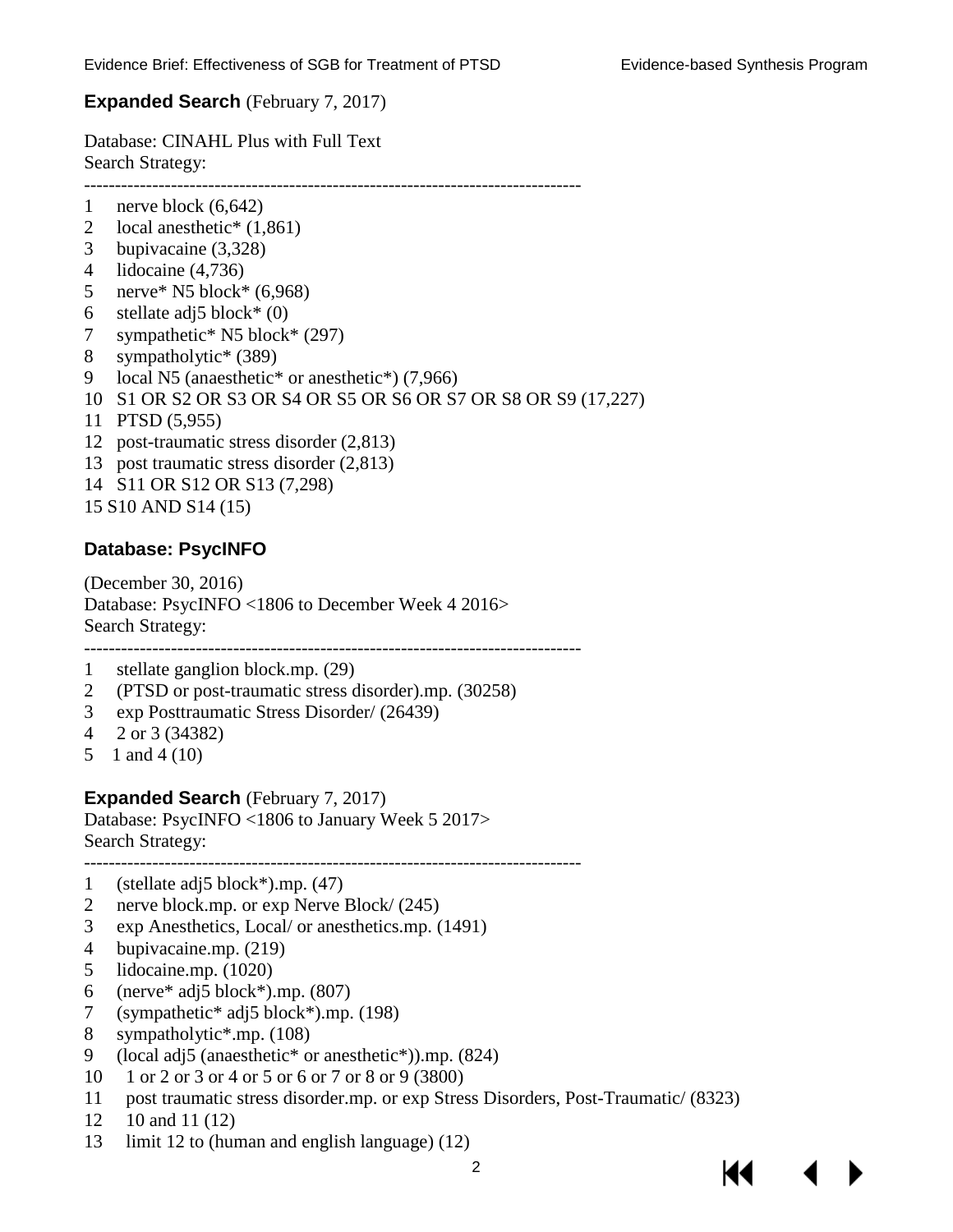#### **Database: Cochrane**

(December 30, 2016) Database: EBM Reviews - Cochrane Central Register of Controlled Trials <November 2016>, EBM Reviews - Cochrane Database of Systematic Reviews <2005 to December 21, 2016>, EBM Reviews - Cochrane Methodology Register <3rd Quarter 2012> Search Strategy: --------------------------------------------------------------------------------

1 stellate ganglion block.mp. (124)

- 2 (PTSD or post-traumatic stress disorder).mp. (1960)
- 3 Stress Disorders, Post-Traumatic/ (1125)
- 4 2 or 3 (2245)
- 5 1 and 4 (1)

#### **Expanded Search** (February 7, 2017)

Database: EBM Reviews - Cochrane Central Register of Controlled Trials <November 2016> Search Strategy:

-------------------------------------------------------------------------------- 1 (stellate adj5 block\*).mp. (135)

- 2 nerve block.mp. or exp Nerve Block/ (4639)
- 3 exp Anesthetics, Local/ or anesthetics.mp. (16210)
- 4 bupivacaine.mp. (8082)
- 5 lidocaine.mp. (7734)
- 6 (nerve\* adj5 block\*).mp. (5110)
- 7 (sympathetic\* adj5 block\*).mp. (467)
- 8 sympatholytic\*.mp. (403)
- 9 (local adj5 (anaesthetic\* or anesthetic\*)).mp. (10088)
- 10 1 or 2 or 3 or 4 or 5 or 6 or 7 or 8 or 9 (26152)
- 11 post traumatic stress disorder.mp. or exp Stress Disorders, Post-Traumatic/ (1425)

--------------------------------------------------------------------------------

- 12 10 and 11 (6)
- 13 limit 12 to english language (5)

#### <span id="page-4-0"></span>**Database: PILOTS**

#### **(December 30, 2016)**

Search Strategy:

1 stellate ganglion block (16)

#### **Expanded Search** (February 8, 2017)

Search Strategy:

--------------------------------------------------------------------------------

1 (stellate ganglion block) OR (stellate block OR nerve block) OR (anesthetics OR bupivacaine) OR (lidocaine OR sympathetic block) OR sympatholytic AND (post traumatic stress disorder OR PTSD) (98)

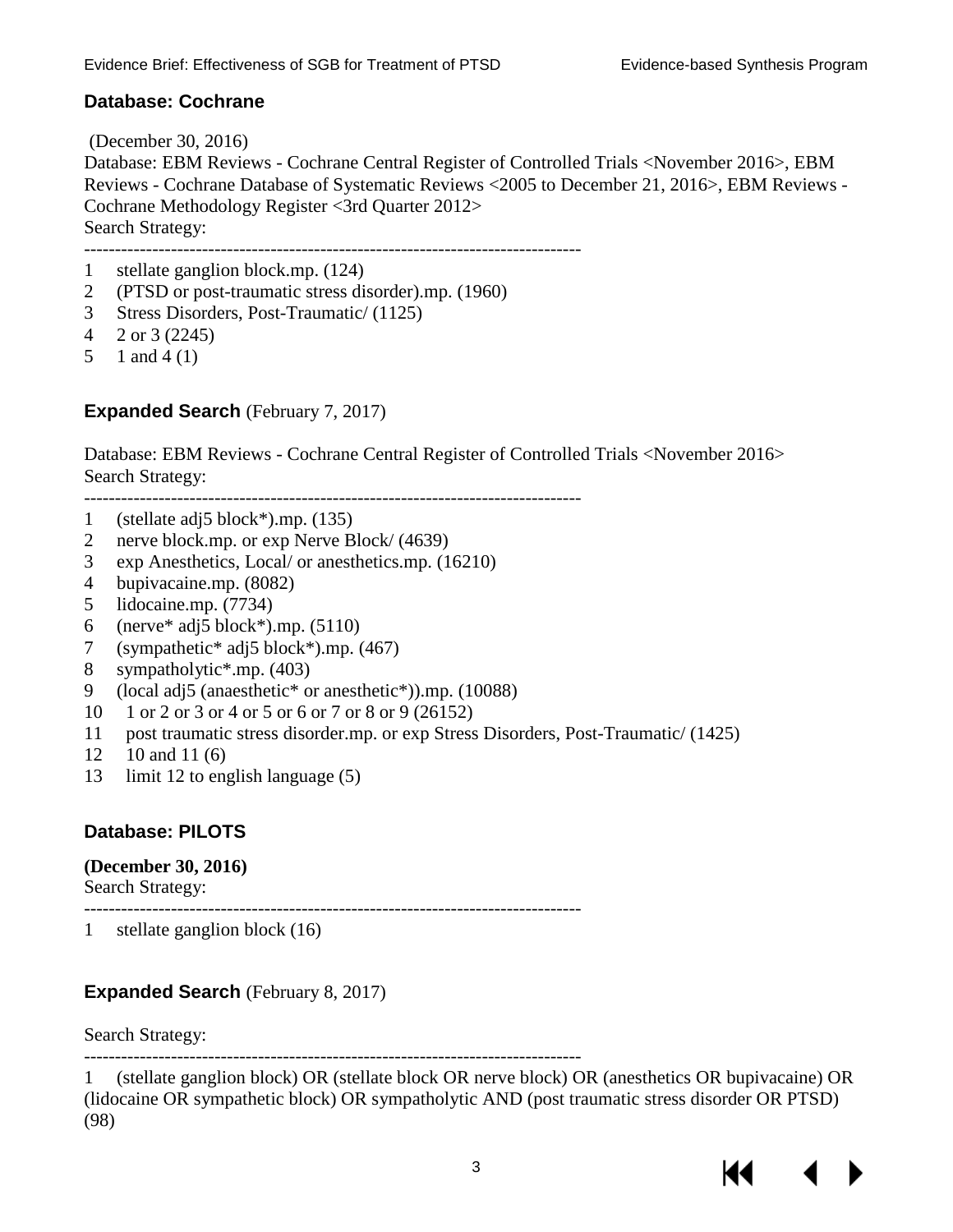#### <span id="page-5-0"></span>**Systematic Review Searching**

(December 5, 2016)

Database: Ovid MEDLINE(R) <1946 to November Week 4 2016>, Ovid MEDLINE(R) In-Process & Other Non-Indexed Citations <December 02, 2016>, EBM Reviews - Health Technology Assessment <4th Quarter 2016>

Search Strategy:

- --------------------------------------------------------------------------------
- 1 meta-analysis.pt. (81216)
- 2 meta-analysis/ or systematic review/ or meta-analysis as topic/ or "meta analysis (topic)"/ or "systematic review (topic)"/ or exp technology assessment, biomedical/ (107793)

3 ((systematic\* adj3 (review\* or overview\*)) or (methodologic\* adj3 (review\* or overview\*))).ti,ab. (111055)

4 ((quantitative adj3 (review\* or overview\* or synthes\*)) or (research adj3 (integrati\* or overview\*))).ti,ab. (8042)

5 ((integrative adj3 (review\* or overview\*)) or (collaborative adj3 (review\* or overview\*)) or (pool\* adj3 analy\*)).ti,ab. (18235)

- 6 (data synthes\* or data extraction\* or data abstraction\*).ti,ab. (20009)
- 7 (handsearch\* or hand search\*).ti,ab. (8026)
- 8 meta-analysis.pt. (81216)
- 9 meta-analysis/ or systematic review/ or meta-analysis as topic/ or "meta analysis (topic)"/ or

"systematic review (topic)"/ or exp technology assessment, biomedical/ (107793)

10 ((systematic\* adj3 (review\* or overview\*)) or (methodologic\* adj3 (review\* or overview\*))).ti,ab. (111055)

11 ((quantitative adj3 (review\* or overview\* or synthes\*)) or (research adj3 (integrati\* or overview\*))).ti,ab. (8042)

12 ((integrative adj3 (review\* or overview\*)) or (collaborative adj3 (review\* or overview\*)) or (pool\* adj3 analy\*)).ti,ab. (18235)

- 13 (data synthes\* or data extraction\* or data abstraction\*).ti,ab. (20009)
- 14 (handsearch\* or hand search\*).ti,ab. (8026)

15 (mantel haenszel or peto or der simonian or dersimonian or fixed effect\* or latin square\*).ti,ab. (20022)

16 (meta-analy\* or metaanaly\* or systematic review\* or biomedical technology assessment\* or biomedical technology assessment\*).mp,hw. (197889)

17 (meta regression\* or metaregression\*).ti,ab. (5108)

18 (meta-analy\* or metaanaly\* or systematic review\* or biomedical technology assessment\* or biomedical technology assessment\*).mp,hw. (197889)

- 19 (medline or cochrane or pubmed or medlars or embase or cinahl).ti,ab,hw. (145258)
- 20 (cochrane or (health adj2 technology assessment) or evidence report).jw. (21091)
- 21 (meta-analysis or systematic review).ti,ab. (151446)
- 22 (comparative adj3 (efficacy or effectiveness)).ti,ab. (10226)
- 23 (outcomes research or relative effectiveness).ti,ab. (6709)
- 24 ((indirect or indirect treatment or mixed-treatment) adj comparison\*).ti,ab. (1498)
- 25 8 or 9 or 10 or 11 or 12 or 13 or 14 or 15 or 16 or 17 or 18 or 19 or 20 or 21 or 22 or 23 or 24 (327917)
- 26 stellate ganglion block.mp. (632)
- 27 25 and 26 (7)
- 28 remove duplicates from 27 (7)
- \*\*\*\*\*\*\*\*\*\*\*\*\*\*\*\*\*\*\*\*\*\*\*\*\*\*\*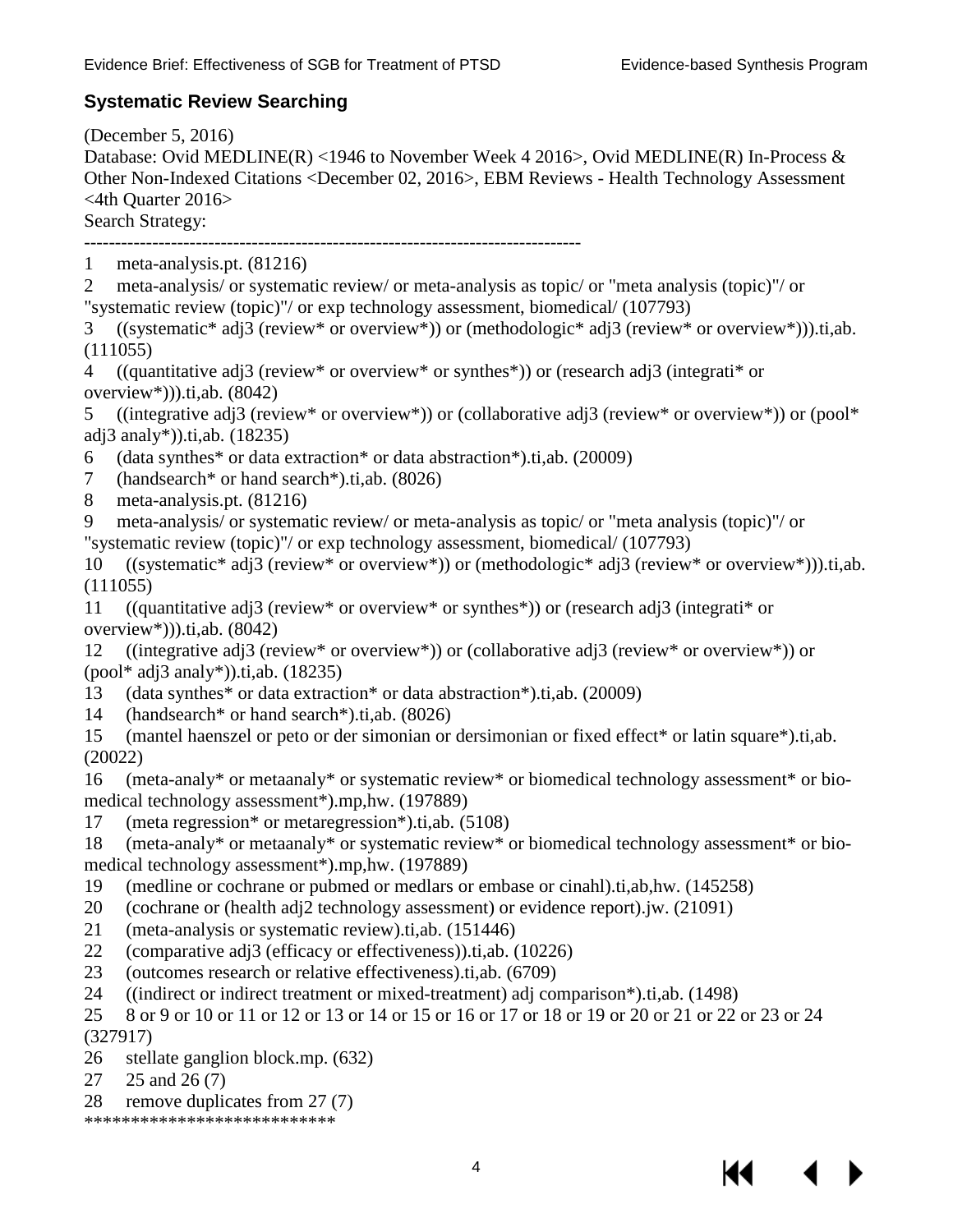#### <span id="page-6-0"></span>**Grey Literature Searching**

(December 22, 2016)

| <b>General Databases</b><br>Date Searched: 12/22/2016                   |                                                                                                                        |
|-------------------------------------------------------------------------|------------------------------------------------------------------------------------------------------------------------|
| Sources:                                                                | Evidence:                                                                                                              |
| <b>CADTH Grey Matters</b>                                               | https://www.cadth.ca/resources/finding-evidence/grey-matters<br>Search: Stellate Ganglion Block                        |
|                                                                         | Relevant results:<br>None                                                                                              |
| <b>Conference Papers</b><br>Index                                       | http://library.pdx.edu/dofd/subjects<br>Search: Stellate Ganglion Block<br><b>Relevant results:</b>                    |
|                                                                         | None                                                                                                                   |
| <b>Grey Literature Report</b>                                           | http://www.greylit.org/home<br>Search: Stellate Ganglion Block                                                         |
|                                                                         | <b>Relevant results:</b><br>None                                                                                       |
| <b>Clinical Trials</b>                                                  | https://www.clinicaltrials.gov/<br>Search: Stellate Ganglion Block                                                     |
|                                                                         | <b>Relevant results:</b><br>A Randomized, Placebo-Controlled Trial of Stellate Ganglion Block in the Treatment of      |
|                                                                         | Post Traumatic Stress Disorder NCT01629537<br>Status: Published, DOI: 10.1097/AAP.0000000000000402                     |
|                                                                         | The Efficacy of Stellate Ganglion Block as Post-traumatic Stress Disorder (PTSD)<br>Therapy: A Pilot Study NCT01533610 |
|                                                                         | Status: Unknown, the completion date has passed and the status has not been verified<br>in more than two years         |
| <b>Clinical Trial Results</b>                                           | www.clinicaltrialresults.org/<br>Search: Stellate Ganglion Block                                                       |
|                                                                         | Relevant results:<br>None                                                                                              |
| <b>WHO</b> International<br><b>Clinical Trials Registry</b><br>Platform | http://apps.who.int/trialsearch/default.aspx<br>Search: Stellate Ganglion Block                                        |
|                                                                         | Relevant results:<br>No new results                                                                                    |
| <b>RePORT</b>                                                           | https://projectreporter.nih.gov/reporter.cfm<br>Search: Stellate Ganglion Block                                        |
| <b>Research Portfolio</b><br><b>Online Reporting Tool</b>               | Relevant results:<br>None                                                                                              |
| OpenGrey                                                                | http://www.opengrey.eu/<br>Search: Stellate Ganglion Block                                                             |
| Repository System for<br>Information on Grey<br>Literature in Europe    | <b>Relevant results:</b><br>None                                                                                       |

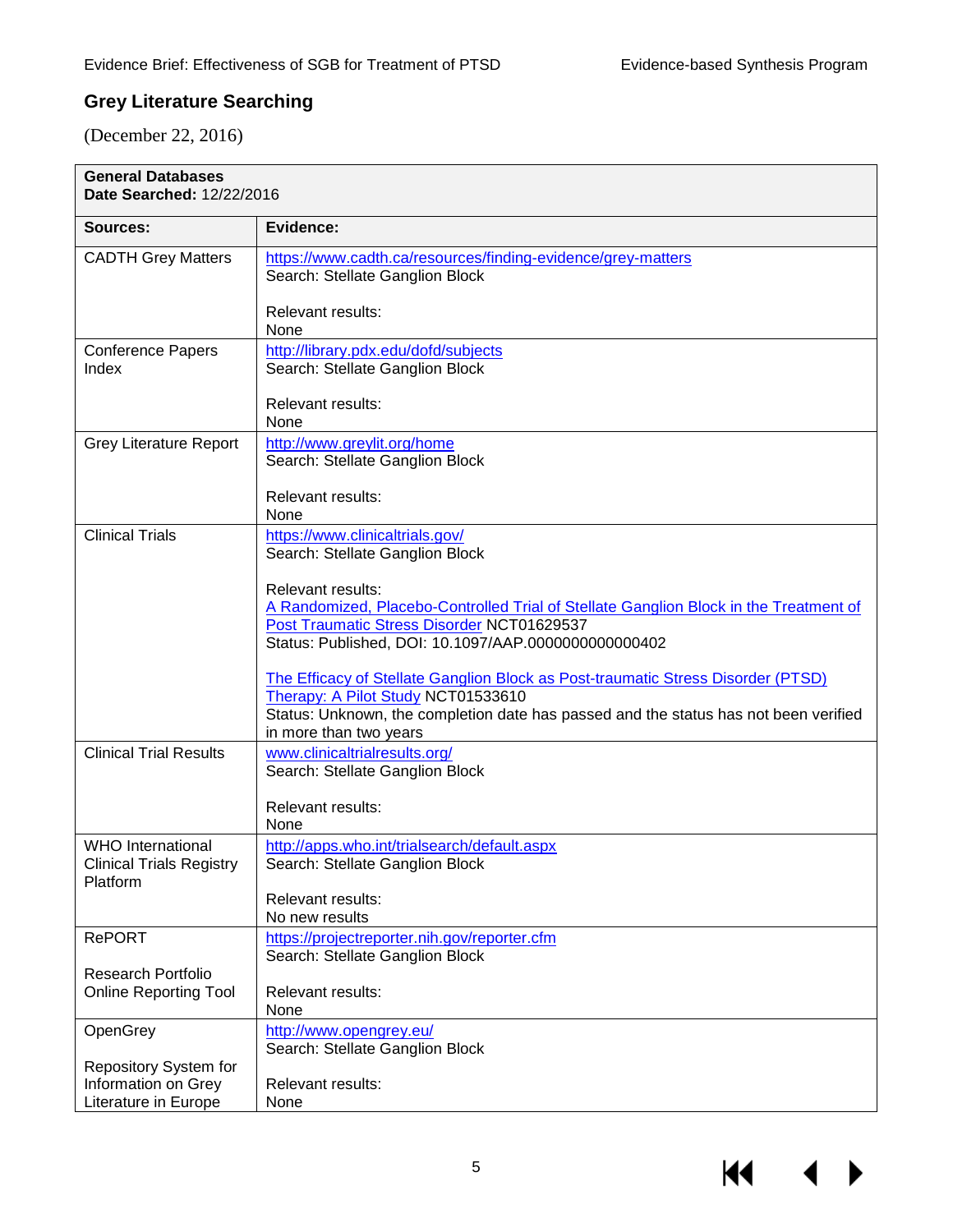$M \rightarrow$ 

| Trip                          | https://www.tripdatabase.com/                                                  |
|-------------------------------|--------------------------------------------------------------------------------|
|                               | Search: Stellate Ganglion Block AND PTSD                                       |
| <b>Turning Research Into</b>  |                                                                                |
| Practice. Trip is a           | Relevant results:                                                              |
| clinical search engine        | No new results                                                                 |
| <b>UKCTG</b>                  | http://www.ukctg.nihr.ac.uk/default.aspx                                       |
|                               | Search: Stellate Ganglion Block                                                |
| <b>UK Clinical Trials</b>     |                                                                                |
| Gateway                       | Relevant results:                                                              |
|                               | <b>None</b>                                                                    |
| <b>NICE</b>                   | https://www.nice.org.uk/guidance?action=find                                   |
|                               | Search: Stellate Ganglion Block                                                |
| National Institute for        |                                                                                |
| <b>Health and Care</b>        | Relevant results:                                                              |
| Excellence                    | <b>None</b>                                                                    |
| <b>Health Quality Ontario</b> | http://www.hqontario.ca/Evidence-to-Improve-Care/Health-Technology-Assessments |
| Publications and              | Search: Stellate Ganglion Block                                                |
| <b>OHTAC</b>                  |                                                                                |
| Recommendations               | Relevant results:                                                              |
|                               | None                                                                           |
| Scopus                        | http://libquides.ohsu.edu/az.php?a=s                                           |
|                               | Search: Stellate Ganglion Block                                                |
| (limit to conference          |                                                                                |
| papers)                       | Relevant results:                                                              |
|                               | None                                                                           |
| <b>DoPHER</b>                 | http://eppi.ioe.ac.uk/cms/Default.aspx?tabid=53                                |
|                               | http://eppi.ioe.ac.uk/webdatabases4/Intro.aspx?ID=9                            |
| Database of promoting         | Search: Stellate Ganglion Block                                                |
| health effectiveness          |                                                                                |
| reviews                       | Relevant results:                                                              |
|                               | None                                                                           |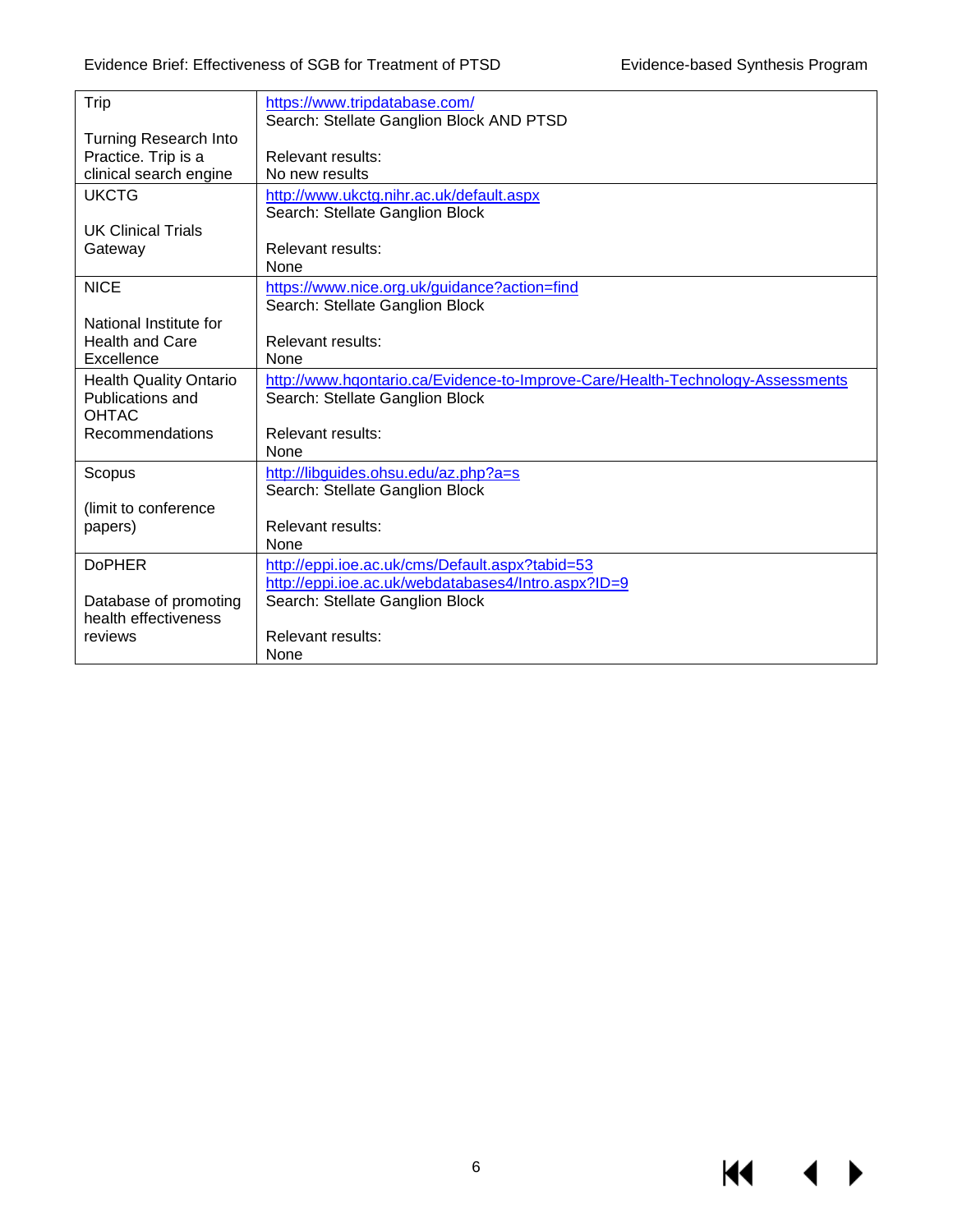# <span id="page-8-0"></span>**APPENDIX B: LIST OF EXCLUDED STUDIES**

Exclude reasons: 1=Ineligible population, 2=Ineligible intervention, 3=Ineligible comparator, 4=Ineligible outcome, 5=Ineligible timing, 6=Ineligible study design, 7=Ineligible publication type, 8=Outdated or ineligible systematic review, 9=Protocol for eligible study

| #              | <b>Citation</b>                                                                                                                                                                                                                                                                                                                           | <b>Exclude reason</b> |
|----------------|-------------------------------------------------------------------------------------------------------------------------------------------------------------------------------------------------------------------------------------------------------------------------------------------------------------------------------------------|-----------------------|
| $\mathbf{1}$   | Alino J, Kosatka D, McLean B, Hirsch K. Efficacy of stellate ganglion block in the<br>treatment of anxiety symptoms from combat-related post-traumatic stress disorder: a<br>case series. Military Medicine. Apr 2013;178(4):e473-476.                                                                                                    | E(6)                  |
| 2              | Alkire MT, Hollifield M, Khoshsar R, et al. Prolonged Relief of Chronic Extreme PTSD<br>and Depression Symptoms in Veterans Following a Stellate Ganglion Block The<br>Anesthesiology annual Meeting: Long Beach VA Healthcare System, Long Beach,<br>California; 2014.                                                                   | E(6)                  |
| $\mathbf{3}$   | Hickey AH, Navaie M, Stedje-Larsen ET, Lipov EG, McLay RN. Stellate ganglion<br>block for the treatment of posttraumatic stress disorder. Psychiatric Annals. Feb<br>2013;43(2):87-92.                                                                                                                                                    | E(7)                  |
| 4              | Hicky A, Hanling S, Pevney E, Allen R, McLay RN. Stellate ganglion block for PTSD.<br>The American Journal of Psychiatry. Jul 2012;169(7):760.                                                                                                                                                                                            | E(6)                  |
| 5              | Lipov E. The use of stellate ganglion block in the treatment of panic/anxiety symptoms<br>(including suicidal ideation), with combat-related posttraumatic stress disorder.<br>Posttraumatic stress disorder and related diseases in combat veterans. Cham,<br>Switzerland: Springer International Publishing; Switzerland; 2015:179-196. | E(6)                  |
| 6              | Lipov E, Ritchie EC. A review of the use of stellate ganglion block in the treatment of<br>PTSD. Current Psychiatry Reports. Aug 2015;17(8):599.                                                                                                                                                                                          | E(7)                  |
| $\overline{7}$ | Lipov EG, Joshi JR, Sanders S, Slavin KV. A unifying theory linking the prolonged<br>efficacy of the stellate ganglion block for the treatment of chronic regional pain<br>syndrome (CRPS), hot flashes, and posttraumatic stress disorder (PTSD). Medical<br>Hypotheses. Jun 2009;72(6):657-661.                                         | E(6)                  |
| 8              | Lipov EG, Navaie M, Brown PR, Hickey AH, Stedje-Larsen ET, McLay RN. Stellate<br>ganglion block improves refractory post-traumatic stress disorder and associated<br>memory dysfunction: A case report and systematic literature review. Military Medicine.<br>Feb 2013;178(2):e260-e264.                                                 | E(6)                  |
| 9              | Lipov EG, Navaie M, Stedje-Larsen ET, et al. Local Anesthetics Offer First Biologic<br>Treatment for PTSD. Canadian Journal of Anesthesia/Journal canadien d'anesthésie.<br>2012;59(1):1-190.                                                                                                                                             | E(6)                  |
| 10             | Lipov EG, Navaie M, Stedje-Larsen ET, et al. A novel application of stellate ganglion<br>block: Preliminary observations for the treatment of post-traumatic stress disorder.<br>Military Medicine. Feb 2012;177(2):125-127.                                                                                                              | E(6)                  |
| 11             | Lynch JH, Mulvaney SW, Kim EH, de Leeuw JB, Schroeder MJ, Kane SF. Effect of<br>Stellate Ganglion Block on Specific Symptom Clusters for Treatment of Post-<br>Traumatic Stress Disorder. Military Medicine. Sep 2016;181(9):1135-1141.                                                                                                   | E(6)                  |
| 12             | McLean B. Safety and Patient Acceptability of Stellate Ganglion Blockade as a<br>Treatment Adjunct for Combat-Related Post-Traumatic Stress Disorder: A Quality<br>Assurance Initiative. Cureus. 2015;7(9):e320.                                                                                                                          | E(6)                  |
| 13             | Mulvaney SW, Lynch JH, de Leeuw J, Schroeder M, Kane S. Neurocognitive<br>Performance is Not Degraded After Stellate Ganglion Block Treatment for Post-<br>Traumatic Stress Disorder: A Case Series. Military Medicine. May 2015;180(5):e601-<br>604.                                                                                     | E(6)                  |
| 14             | Mulvaney SW, Lynch JH, Hickey MJ, et al. Stellate ganglion block used to treat<br>symptoms associated with combat-related post-traumatic stress disorder: A case<br>series of 166 patients. Military Medicine. Oct 2014;179(10):1133-1140.                                                                                                | E(6)                  |
| 15             | Mulvaney SW, Lynch JH, Kotwal RS. Clinical Guidelines for Stellate Ganglion Block<br>to Treat Anxiety Associated With Posttraumatic Stress Disorder. J Spec Oper Med.<br>2015;15(2):79-85.                                                                                                                                                | E(7)                  |

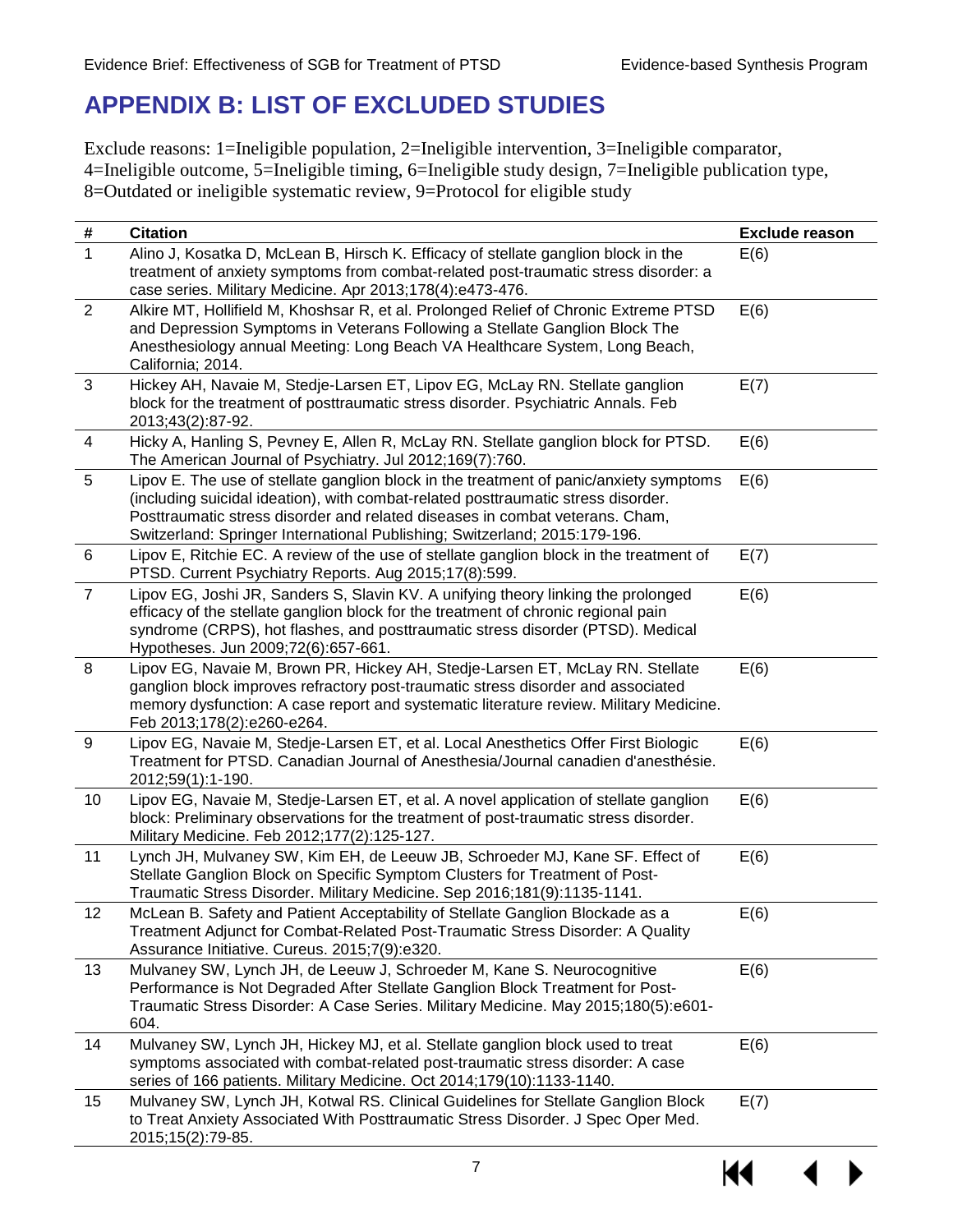| #  | <b>Citation</b>                                                                                                                                                                                                                                                                      | <b>Exclude reason</b> |
|----|--------------------------------------------------------------------------------------------------------------------------------------------------------------------------------------------------------------------------------------------------------------------------------------|-----------------------|
| 16 | Mulvaney SW, McLean B, de Leeuw J. The use of stellate ganglion block in the<br>treatment of panic/anxiety symptoms with combat-related post-traumatic stress<br>disorder; preliminary results of long-term follow-up: A case series. Pain Practice. Jul-<br>Aug 2010;10(4):359-365. | E(6)                  |
| 17 | Navaie M, Keefe MS, Hickey AH, McLay RN, Ritchie EC, Abdi S. Use of stellate<br>ganglion block for refractory post-traumatic stress disorder: a review of published<br>cases. Journal of Anesthesia & Clinical Research. 2014;2014.                                                  | E(8)                  |
| 18 | Summers MR, Nevin RL. Stellate Ganglion Block in the Treatment of Post-traumatic<br>Stress Disorder: A Review of Historical and Recent Literature. Pain practice: the<br>official journal of World Institute of Pain. Oct 14 2016.                                                   | E(8)                  |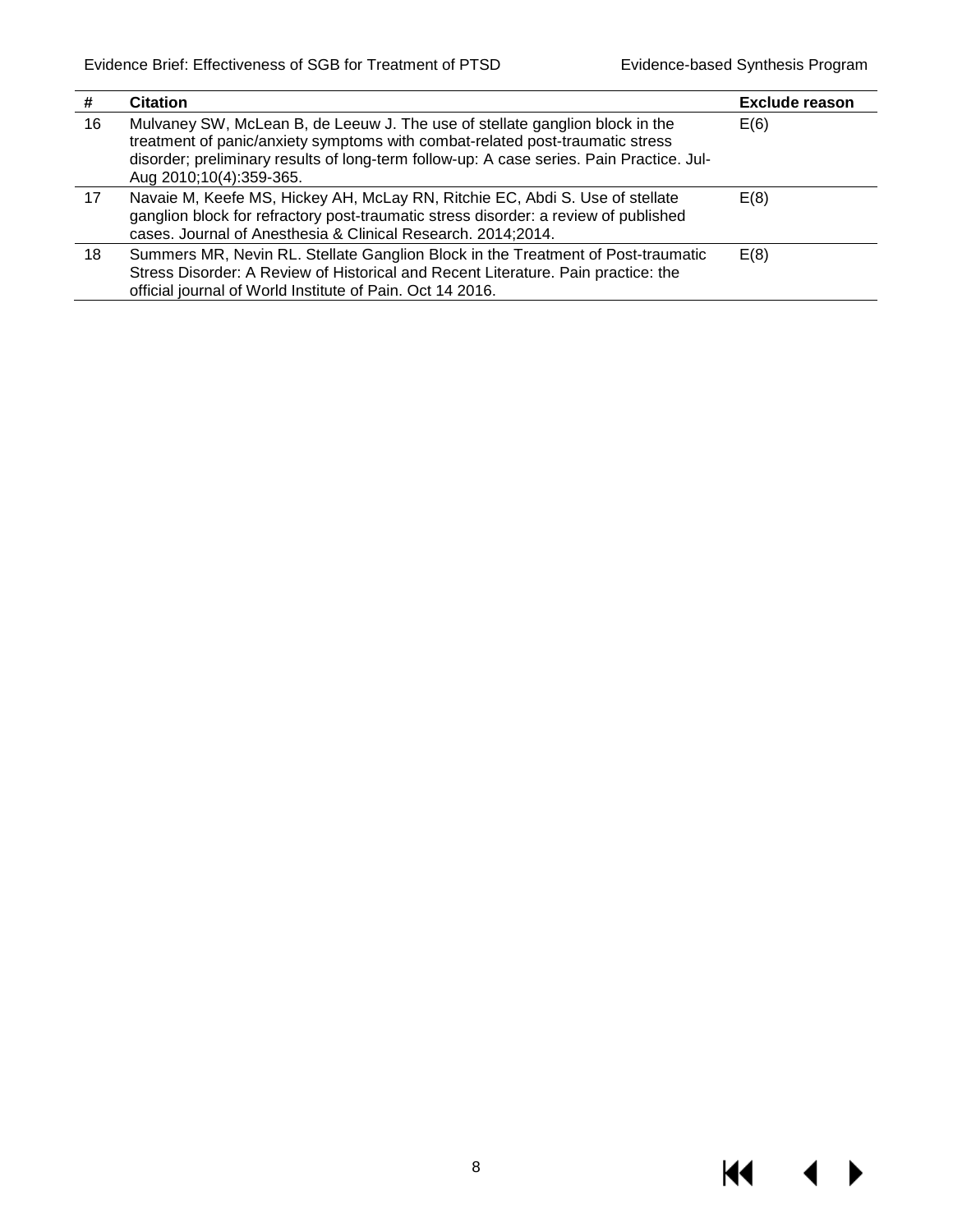### **APPENDIX C: EVIDENCE TABLES**

#### **DATA ABSTRACTION OF INCLUDED STUDIES**

#### **Data Abstraction: Study Characteristics and Results**

| <b>Author</b><br>Year<br><b>Study</b><br><b>Design</b><br>N | Age<br><b>Sex</b><br>Race     | <b>Military</b><br><b>Status</b> | <b>Mental Health</b><br>Treatment<br><b>SUD</b> | <b>Baseline</b><br><b>PTSD</b><br>(CAPS, PCL) | <b>Mean Change</b><br><b>PTSD</b><br>(CAPS, PCL)<br>Int. vs Ctrl. | <b>Baseline</b><br>Depression*<br>Anxiety**<br>Pain*** | <b>Mean Change</b><br>Depression*<br>Anxiety**<br>Pain***<br>Int. vs Ctrl. | <b>Injection Site,</b><br>Number of<br><b>Injections</b> |
|-------------------------------------------------------------|-------------------------------|----------------------------------|-------------------------------------------------|-----------------------------------------------|-------------------------------------------------------------------|--------------------------------------------------------|----------------------------------------------------------------------------|----------------------------------------------------------|
| Hanling                                                     | <b>NR</b>                     | Active duty                      | Since deployment                                | <b>CAPS</b>                                   | <b>CAPS</b>                                                       | PHQ-9                                                  | PHQ-9                                                                      | C5 or C6                                                 |
| 2016 <sup>1</sup>                                           |                               | 88.1%                            | 9.5%                                            | 86.76                                         | 6.55 vs 8.76                                                      | 18.77                                                  | 1.07 vs 1.45                                                               |                                                          |
| <b>RCT</b>                                                  | 81% Male                      |                                  |                                                 |                                               |                                                                   |                                                        |                                                                            | 13 (31%)                                                 |
| 42                                                          |                               | Retired                          | During                                          | <b>PCL</b>                                    | <b>PCL</b>                                                        | <b>BAI</b>                                             | <b>BAI</b>                                                                 | received one                                             |
|                                                             | White 61.9%<br>Hispanic 19.0% | 11.9%                            | deployment<br>26.2%                             | 65.90                                         | 1.96 vs 2.43                                                      | 29.33                                                  | 1.70 vs -1.68                                                              | injection                                                |
|                                                             | AA 11.9%                      |                                  |                                                 |                                               |                                                                   | VAS                                                    | VAS.                                                                       | 29 (69%)                                                 |
|                                                             | API 2.4%                      |                                  | After deployment                                |                                               |                                                                   | 47.34                                                  | $-1.25$ vs $-1.78$                                                         | received two                                             |
|                                                             | Did not answer<br>4.8%        |                                  | 69%                                             |                                               |                                                                   |                                                        |                                                                            | injections                                               |
|                                                             |                               |                                  | SUD: NR                                         |                                               |                                                                   |                                                        |                                                                            |                                                          |

<span id="page-10-1"></span><span id="page-10-0"></span>Abbreviations: NR = not reported; AA= African American; API= Asian/Pacific Islander; SUD = substance use disorder; Int. = intervention; Crtl. = control; CAPS = Clinician-Administered PTSD Scale; PCL = PTSD Checklist; PHQ-9 = \*Patient Health Questionare-9; \*\*BAI = Beck Anxiety Intervention; \*\*\*VAS = Visual Analog Scale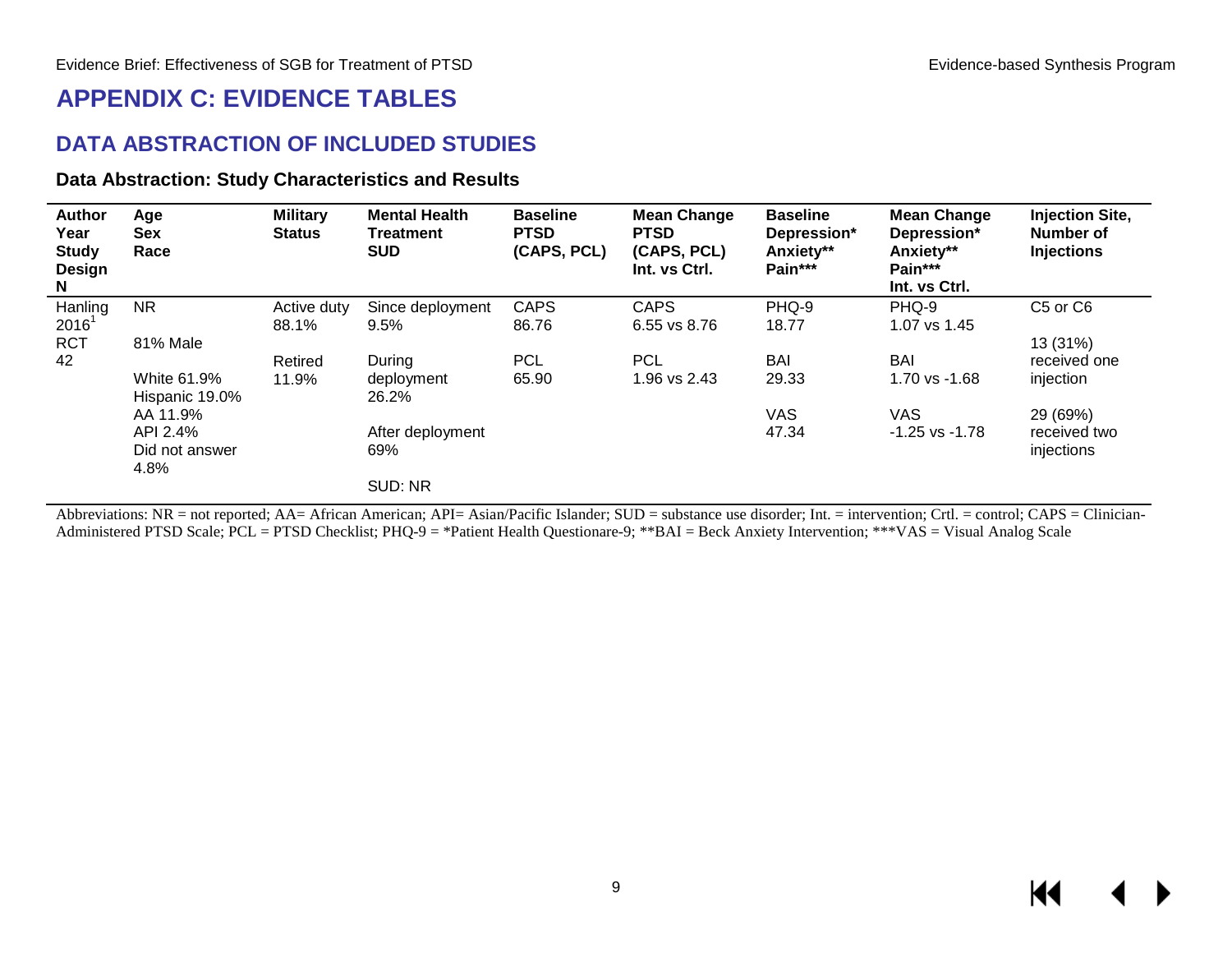#### **QUALITY ASSESSMENT OF INCLUDED STUDIES**

#### **Quality Assessment of RCTs**

| <b>Author</b><br>Year<br><b>Country</b> | <b>Randomization</b><br>adequate?           | <b>Allocation</b><br>concealment<br>adequate?  | <b>Groups similar</b><br>at baseline?                                                                                                                                                                       | <b>Outcome</b><br>assessors<br>masked? | Care<br>provider/<br><b>Patient</b><br>masked? | Intention-<br>to-treat<br>(ITT)<br>analysis? | Acceptable<br>levels of<br>crossovers,<br>adherence,<br>and<br>contaminati<br>on? | Acceptable<br>levels of<br>overall<br>attrition and<br>between-<br>group<br>differences<br>in attrition? | Quality<br>rating<br>(Good,<br>Fair,<br>Poor) |
|-----------------------------------------|---------------------------------------------|------------------------------------------------|-------------------------------------------------------------------------------------------------------------------------------------------------------------------------------------------------------------|----------------------------------------|------------------------------------------------|----------------------------------------------|-----------------------------------------------------------------------------------|----------------------------------------------------------------------------------------------------------|-----------------------------------------------|
| Hanling,<br>$2016^1$                    | Unclear                                     | Unclear                                        | Unclear                                                                                                                                                                                                     | Yes                                    | No                                             | Yes                                          | Unclear                                                                           | No                                                                                                       | Fair                                          |
| <b>USA</b>                              | No description<br>of sequence<br>generation | No information<br>on allocation<br>concealment | More active duty<br>in SGB group<br>$(96.3% \text{ vs. }$<br>73.3%, P=0.05),<br>and most were<br>undergoing<br>medical disability<br>evaluation<br>board,<br>introducing<br>potential for<br>secondary gain |                                        | Yes                                            |                                              | No information<br>about<br>adherence                                              | 47% overall,<br>and<br>differential<br>(67% SGB<br>vs. 40%<br>control)                                   |                                               |

<span id="page-11-1"></span><span id="page-11-0"></span>Abbreviations: SGB = stellate ganglion block

### **STRENGTH OF EVIDENCE FOR INCLUDED STUDIES**

#### **Strength of Evidence per Intervention**

| <b>SOE</b><br>Grade | <b>Study, Design</b><br>(N)               | <b>Study Limitations*</b> | <b>Directness</b> | <b>Consistency</b> | <b>Precision**</b> | <b>Findings</b>                                                                                                              |
|---------------------|-------------------------------------------|---------------------------|-------------------|--------------------|--------------------|------------------------------------------------------------------------------------------------------------------------------|
| Insufficient        | Hanling<br>$2016^1$<br><b>RCT</b><br>(42) | Medium                    | Indirect          | <b>Unknown</b>     | Imprecise          | Results indicate insignificant decreases in<br>PTSD scores in both groups, and no statistical<br>differences between groups. |

\*High, medium, low based on study quality

\*\*Precision based on confidence intervals for PTSD score (CAPS)

<span id="page-11-2"></span>Abbreviations: CAPS= Clinician-Administered PTSD Scale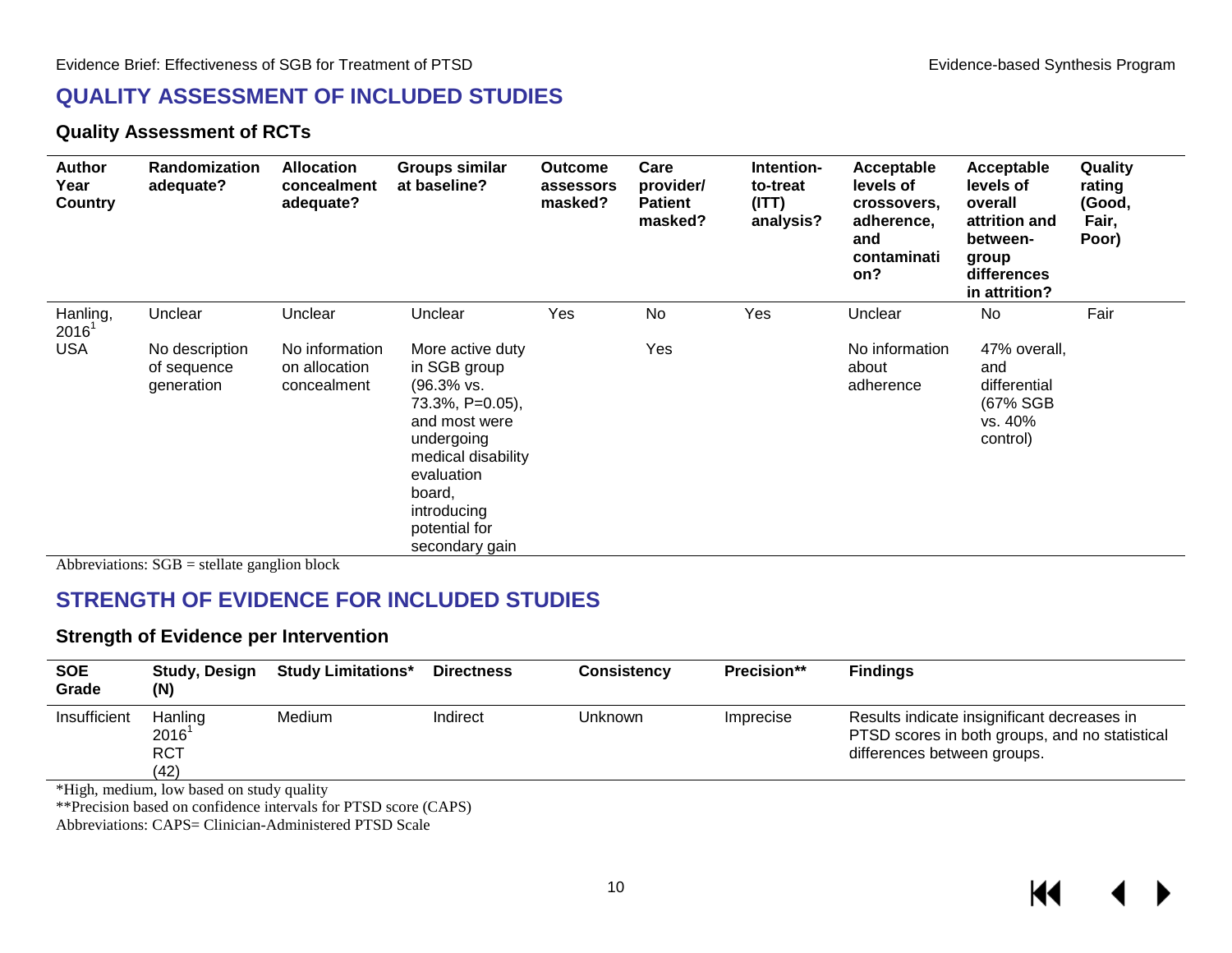# **APPENDIX D: ONGOING STUDIES**

#### **Ongoing Studies**

| Investigator<br>Title            | <b>Study</b><br>design<br>N | <b>Study Sites</b>          | Treatment<br>Comparator     | <b>Outcome</b> | <b>Status</b><br><b>Expected</b><br><b>Competitio</b> | <b>Source</b><br><b>Funding</b>      |
|----------------------------------|-----------------------------|-----------------------------|-----------------------------|----------------|-------------------------------------------------------|--------------------------------------|
| Walters, Bradford                | <b>RCT</b>                  | Womack Army Medical         | Stellate ganglion block (C6 | CAPS-5         | Active,                                               | https://sgbstudy.rti.org/            |
|                                  | $N = 240$                   | Center, Fort Bragg, North   | or C7) at 0 and 2 weeks     | PCL-5          | recruiting                                            |                                      |
| <b>Effectiveness and Patient</b> |                             | Carolina                    |                             | PHQ-9          |                                                       | United States Army Medical           |
| Acceptability of Stellate        |                             |                             | Sham injection (C6 or C7)   | GAD-7          | November.                                             | <b>Research Acquisition Activity</b> |
| Ganglion Block (SGB)             |                             | <b>Tripler Army Medical</b> | at 0 and 2 weeks            | VAS            | 2017                                                  | (USAMRAA) W81XWH-15-2-               |
| for Treatment of                 |                             | Center, Honolulu, Hawaii    |                             |                |                                                       | 0015                                 |
| <b>Posttraumatic Stress</b>      |                             |                             |                             |                |                                                       |                                      |
| Disorder (PTSD)                  |                             | Landstuhl Regional          |                             |                |                                                       |                                      |
| Symptoms among Active            |                             | Medical Center,             |                             |                |                                                       |                                      |
| <b>Duty Military Members</b>     |                             | Landstuhl, Germany          |                             |                |                                                       |                                      |

<span id="page-12-0"></span>Abbreviations: CAPS-5= Clinician-Administered PTSD Scale-5; PCL-5= PTSD checklist-5; PHQ-9= Patient Health Questionnaire-9; GAD-7= Generalized Anxiety Disorder-7; SF-12= 12-item short form survey; VAS= visual analog pain scale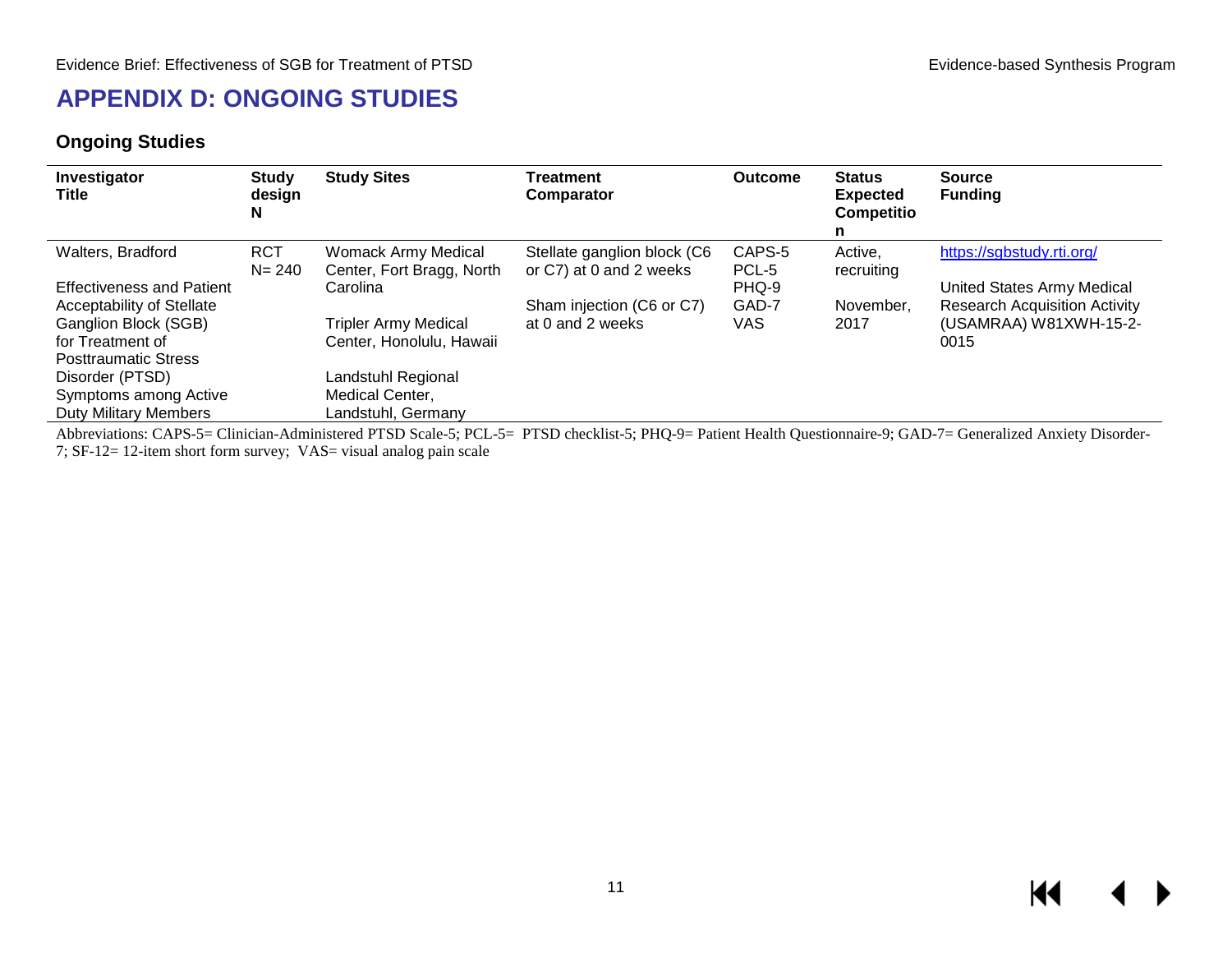# **APPENDIX E: PEER REVIEW**

<span id="page-13-0"></span>

| <b>Comment#</b>  | <b>Reviewer#</b> | <b>Comment</b>                                                                                                                                                                                                                                                                                                 | <b>Author Response</b>                                                                                                                                                                                                                                                                    |
|------------------|------------------|----------------------------------------------------------------------------------------------------------------------------------------------------------------------------------------------------------------------------------------------------------------------------------------------------------------|-------------------------------------------------------------------------------------------------------------------------------------------------------------------------------------------------------------------------------------------------------------------------------------------|
|                  |                  | Are the objectives, scope, and methods for this review clearly described?                                                                                                                                                                                                                                      |                                                                                                                                                                                                                                                                                           |
|                  |                  | Yes                                                                                                                                                                                                                                                                                                            | None                                                                                                                                                                                                                                                                                      |
| $\sqrt{2}$       | $\overline{2}$   | Yes                                                                                                                                                                                                                                                                                                            | None                                                                                                                                                                                                                                                                                      |
| $\mathbf{3}$     | 3                | Yes                                                                                                                                                                                                                                                                                                            | None                                                                                                                                                                                                                                                                                      |
| $\overline{4}$   | 4                | Yes                                                                                                                                                                                                                                                                                                            | None                                                                                                                                                                                                                                                                                      |
| 5                | 5                | Yes                                                                                                                                                                                                                                                                                                            | None                                                                                                                                                                                                                                                                                      |
|                  |                  | Is there any indication of bias in our synthesis of the evidence?                                                                                                                                                                                                                                              |                                                                                                                                                                                                                                                                                           |
| $\,6$            |                  | No                                                                                                                                                                                                                                                                                                             | None                                                                                                                                                                                                                                                                                      |
| $\overline{7}$   | $\overline{2}$   | No                                                                                                                                                                                                                                                                                                             | None                                                                                                                                                                                                                                                                                      |
| $\,8\,$          | 3                | No                                                                                                                                                                                                                                                                                                             | None                                                                                                                                                                                                                                                                                      |
| $\boldsymbol{9}$ | 4                | No                                                                                                                                                                                                                                                                                                             | None                                                                                                                                                                                                                                                                                      |
| 10               | 5                | <b>No</b>                                                                                                                                                                                                                                                                                                      | None                                                                                                                                                                                                                                                                                      |
|                  |                  | Are there any published or unpublished studies that we may have overlooked?                                                                                                                                                                                                                                    |                                                                                                                                                                                                                                                                                           |
| 11               | 1                | No                                                                                                                                                                                                                                                                                                             | None                                                                                                                                                                                                                                                                                      |
| 12               | $\mathbf{2}$     | <b>No</b>                                                                                                                                                                                                                                                                                                      | None                                                                                                                                                                                                                                                                                      |
| 13               | 3                | Alkire, Michael T., et al . "Neuroimaging suggests that stellate<br>ganglion block improves post-traumatic stress disorder (PTSD)<br>through an amygdala mediated mechanism." American Society of<br>Anesthesiology annual meeting. 2015., this is a VA study using<br>PET scan in SGB Pts, 7 veterans treated | Added to Background as reference for discussion of<br>amygdala mechanism.                                                                                                                                                                                                                 |
| 14               | $\mathbf{3}$     | Alkire, Michael T., et al . "Prolonged relief of chronic extreme<br>PTSD and depression symptoms in veterans following a stellate<br>ganglion block." American Society of Anesthesiology, October 11<br>(2014). 12 veterans treated with extreme PTSD                                                          | Added to Benefits section to highlight effects in extreme<br>PTSD.                                                                                                                                                                                                                        |
| 15               | 3                | Summers, Mary R., and Remington L. Nevin. "Stellate Ganglion<br>Block in the Treatment of Post-traumatic Stress Disorder: A<br>Review of Historical and Recent Literature." Pain Practice (2016).<br>John Hopkins                                                                                              | We have already cited Dr. Summers' review in the<br>Discussion, along with other prior reviews, to confirm that<br>we agree with the conclusions of previous reviews that<br>further research is needed to more precisely determine the<br>balance of benefits and harms of SGB for PTSD. |
| 16               | 3                | Lynch, James H., et al . "Effect of Stellate Ganglion Block on<br>Specific Symptom Clusters for Treatment of Post-Traumatic<br>Stress Disorder." Military Medicine 181.9 (2016): 1135-1141.<br>Specific symptoms affected by SGB in PTSD                                                                       | Added to "Who is Most Likely to Benefit" section as<br>supporting generation of the hypothesis that people with<br>predominantly hyperarousal and avoidance types of<br>symptoms may be more likely to benefit from SGB                                                                   |
| 17               | 3                | McLean, Brian . "Safety and patient acceptability of stellate<br>ganglion blockade as a treatment adjunct for combat-related post-<br>traumatic stress disorder: a quality assurance initiative." Cureus<br>7.9 (2015). Safety and tolerance of SGB for PTSD                                                   | Added to Harms section                                                                                                                                                                                                                                                                    |

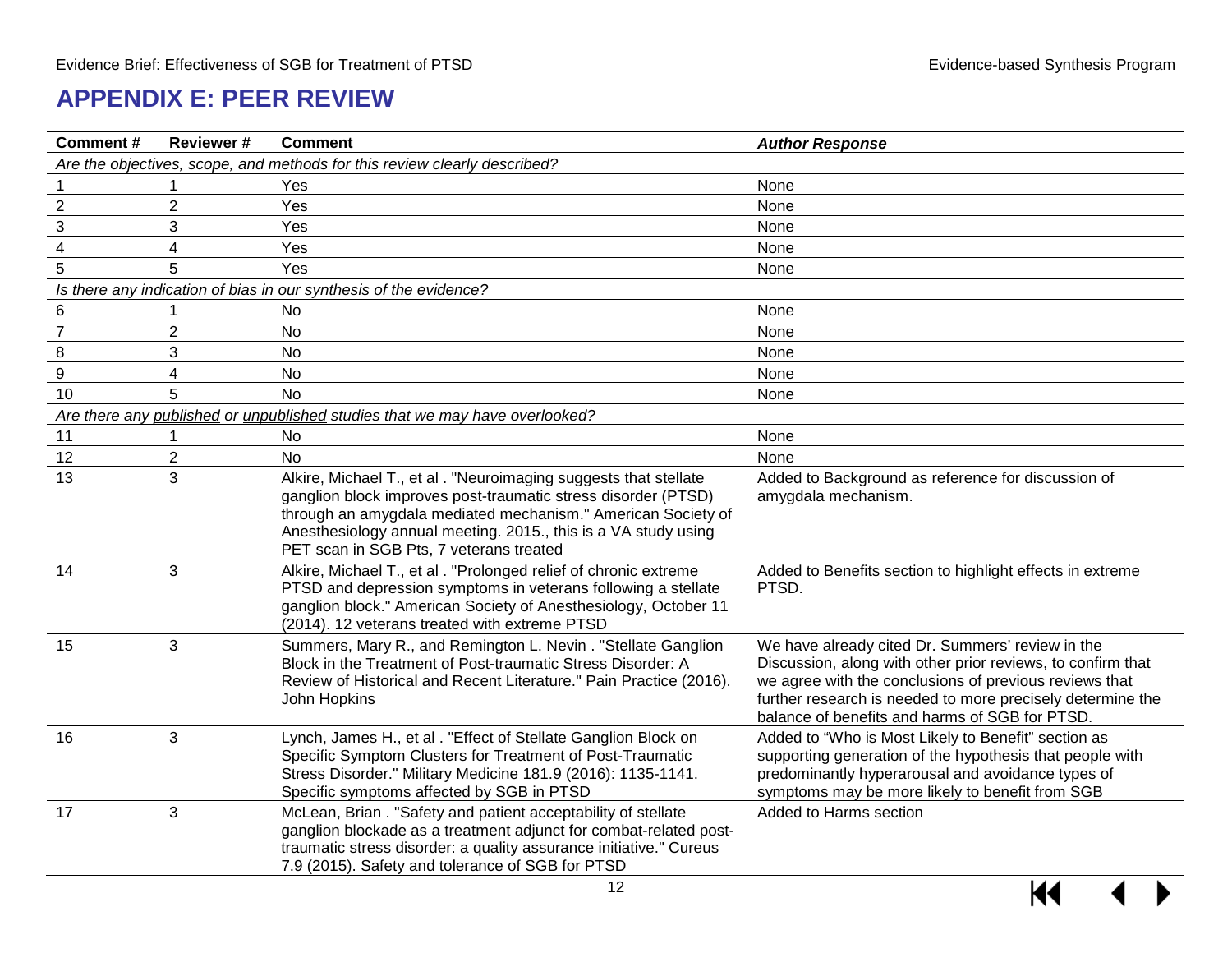| 18 | 3 | Navaie, M., et al. "Use of stellate ganglion block for refractory<br>post-traumatic stress disorder: a review of published cases." J<br>Anesth Clin Res 5.403 (2014): 2. review of literature to that date,<br>8 veterans with specific treatments summarized                                                                                                                                                                                                                                                                                                                                                                                                                                                                                          | This study was captured in our search and discussed in our<br>report in multiple places as a source for our summary of<br>frequently cited case series findings(ref 39).                                                                                                                                                                                                                                                                                                                                                                                      |
|----|---|--------------------------------------------------------------------------------------------------------------------------------------------------------------------------------------------------------------------------------------------------------------------------------------------------------------------------------------------------------------------------------------------------------------------------------------------------------------------------------------------------------------------------------------------------------------------------------------------------------------------------------------------------------------------------------------------------------------------------------------------------------|---------------------------------------------------------------------------------------------------------------------------------------------------------------------------------------------------------------------------------------------------------------------------------------------------------------------------------------------------------------------------------------------------------------------------------------------------------------------------------------------------------------------------------------------------------------|
| 19 | 3 | Jeong, Seunghyun, et al. "The effects of stellate ganglion block on<br>the electroencephalogram in rats." Journal of anesthesia 28.4<br>$(2014): 601-605.$                                                                                                                                                                                                                                                                                                                                                                                                                                                                                                                                                                                             | Added to Background as reference for potential sedative<br>effects                                                                                                                                                                                                                                                                                                                                                                                                                                                                                            |
| 20 | 3 | Mechanism paper Lipov, Eugene G., et al. "A unifying theory<br>linking the prolonged efficacy of the stellate ganglion block for the<br>treatment of chronic regional pain syndrome (CRPS), hot flashes,<br>and posttraumatic stress disorder (PTSD)." Medical hypotheses<br>72.6 (2009): 657-661.                                                                                                                                                                                                                                                                                                                                                                                                                                                     | Added to Background as reference for proposed prolonged<br>effect                                                                                                                                                                                                                                                                                                                                                                                                                                                                                             |
| 21 | 3 | Hoge, Charles W. "Interventions for war-related posttraumatic<br>stress disorder: Meeting veterans where they are." JAMA 306.5<br>(2011): 549-551.                                                                                                                                                                                                                                                                                                                                                                                                                                                                                                                                                                                                     | Already included in Introduction as source for information on<br>challenges of conventional therapy.                                                                                                                                                                                                                                                                                                                                                                                                                                                          |
| 22 | 4 | No                                                                                                                                                                                                                                                                                                                                                                                                                                                                                                                                                                                                                                                                                                                                                     | None                                                                                                                                                                                                                                                                                                                                                                                                                                                                                                                                                          |
| 23 | 5 | <b>No</b>                                                                                                                                                                                                                                                                                                                                                                                                                                                                                                                                                                                                                                                                                                                                              | None                                                                                                                                                                                                                                                                                                                                                                                                                                                                                                                                                          |
|    |   | Additional suggestions or comments can be provided below. If applicable, please indicate the page and line numbers from the draft report.                                                                                                                                                                                                                                                                                                                                                                                                                                                                                                                                                                                                              |                                                                                                                                                                                                                                                                                                                                                                                                                                                                                                                                                               |
| 24 | 1 | With regards the search strategy, there are extensive search<br>terms for identifying evidence from specific methodological<br>sources but the search terms to capture the intervention, condition<br>or outcomes are very limited indeed. While I think it is highly likely<br>there is only the one trial identified here there may be a case for<br>some sensitivity scoping using alternative terms.                                                                                                                                                                                                                                                                                                                                               | Per the 2016 O'Connell Cochrane review on local<br>anaesthetic sympathetic blockade for complex regional pain<br>syndrome, we added 9 new terms to capture the<br>intervention. This resulted in 130 new citations, none of<br>which met our inclusion criteria.                                                                                                                                                                                                                                                                                              |
| 25 | 1 | With regards interpretation, while remission or "responder"<br>analysis was not presented, there is very little hint in the between<br>group difference that the inclusion of those outcomes would have<br>altered the outcome of the trial. It seems unlikely that with such<br>trivial differences between groups that there is an important<br>subgroup of "responders". Given that there is a case for clearly<br>stating in the summary and conclusions that while it is possible<br>that some patients benefit it is also possible that the technique is,<br>in actuality, ineffective. This might also be better reflected in<br>statements such as "evidence is insufficient to determine which<br>veterans IF ANY are most likely to benefit" | From the Executive Summary, we removed our criticism that<br>the RCT lacked response rate assessment as we agree that<br>this is less relevant under the circumstances of low and<br>similar mean changes between SGB and placebo. Also,<br>changed conclusion from "Findings from the first RCT of<br>SGB for PTSD failed to confirm" to "were inconclusive,<br>neither confirming nor refuting findings of rapid and high<br>rates of clinically relevant improvement and low risk of<br>serious adverse events from unblinded, uncontrolled case<br>series |
| 26 | 4 | In general I greatly enjoyed the ESP report. I though the writing<br>style struck a nice balance between being academic and<br>digestible. I liked the organization of the report for the post part,<br>however, I did find myself wishing the description of the RCT was<br>formatted in a similar style to a published original research article<br>(ie subjects, method, design, results) rather than a narrative<br>paragraph.                                                                                                                                                                                                                                                                                                                     | For these Evidence Briefs, we have made a purposeful<br>effort to assist readers with prioritizing information by front-<br>loading our summaries with the main findings and most<br>important details first, followed by other general information<br>about subjects, methods and design.                                                                                                                                                                                                                                                                    |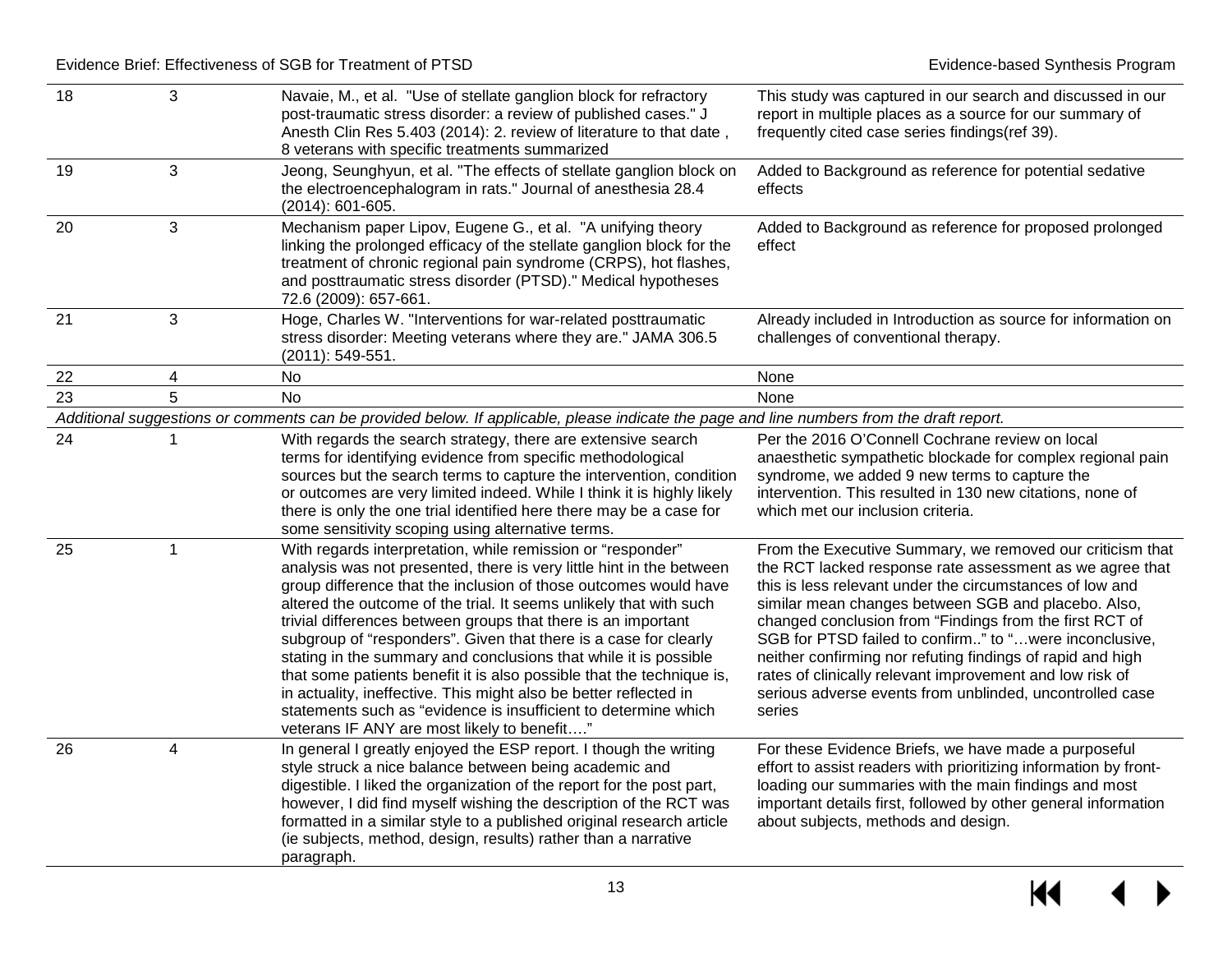| 27 | 4              | In retrospect, I wish we'd made sure that a summary of the case<br>series research was included in the list of study designs the report<br>included. Since the majoring of the clinical benefit information<br>would be have published in this format, I would feel more<br>confident that we are truly aware of the reported clinical benefit for<br>SGB if we included these publications. I looked at the original<br>SOW and see that ESP did not initially include case studies in the<br>review design, so that is likely a shortcoming on our part.<br>Thankfully, we do have the list of articles that were not included<br>due to ineligible study design, so we can look at the publications<br>on our own. I feel that one of the great features of the report is the<br>concise summary of findings, limitations, and especially the<br>recommendations for addressing the limitations in future research.<br>This last feature will be very helpful for our advisory council and is<br>extremely valuable feedback for the submitter. | We added a brief summary of the case series studies to the<br>results.                                                                     |
|----|----------------|----------------------------------------------------------------------------------------------------------------------------------------------------------------------------------------------------------------------------------------------------------------------------------------------------------------------------------------------------------------------------------------------------------------------------------------------------------------------------------------------------------------------------------------------------------------------------------------------------------------------------------------------------------------------------------------------------------------------------------------------------------------------------------------------------------------------------------------------------------------------------------------------------------------------------------------------------------------------------------------------------------------------------------------------------|--------------------------------------------------------------------------------------------------------------------------------------------|
| 28 | 4              | The authors were clear in their search strategy and summarized<br>their findings and limitation of the RCT; however, I agree that a<br>short summary of the actual RCT, since there was only one, would<br>have been helpful to the reader. Otherwise, I do think that the<br>paper provides a good overview of the limitations of evidence for<br>SGB.                                                                                                                                                                                                                                                                                                                                                                                                                                                                                                                                                                                                                                                                                            | A summary of the RCT is located on page 9 under the<br>heading "Randomized Trials"                                                         |
| 29 | $\overline{2}$ | Page 3, line 23:<br>PTSD is no longer considered an anxiety disorder but is in a DSM-<br>5 class of its own, trauma and stress-related disorders.                                                                                                                                                                                                                                                                                                                                                                                                                                                                                                                                                                                                                                                                                                                                                                                                                                                                                                  | Changed to " PTSD is a trauma and stress-related<br>disorder"                                                                              |
| 30 | $\overline{2}$ | Page 4, lines 45-48:<br>There is some skepticism about the proposed neuroanatomic<br>connections and neurophysiological likelihood of important<br>functional connections. Regarding input from the stellate ganglion<br>to key brain regions such as dACC, amygdala, etc, there should<br>be more discussion regarding the plausibility of this rationale for<br>SGB's proposed efficacy for PTSD (e.g. that SGB actually does<br>reduce amygdala activation. As for dACC, one would expect that<br>more (not less) activation would be therapeutic for PTSD.)                                                                                                                                                                                                                                                                                                                                                                                                                                                                                    | As the mechanisms are speculative and are covered<br>elsewhere, we are minimizing our discussions of the<br>plausibility of the rationale. |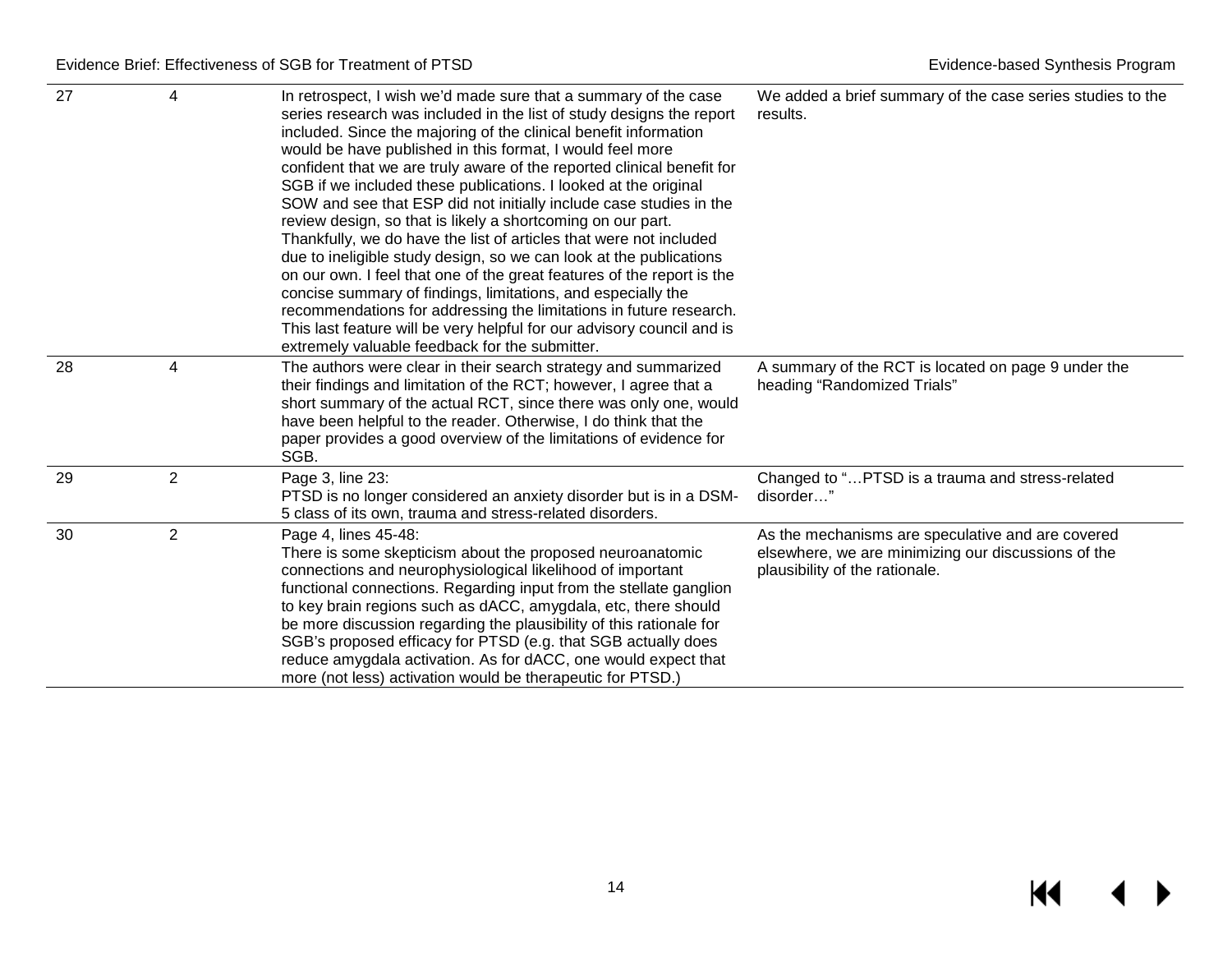| 31 | 3 | Page 4, line 44 : Biological rationale is not understood (agree),<br>references 41 discusses over activation of the amygdala(this is<br>consistent with Dr Alkire demonstrated amygdal deactivation in<br>PTSD patients following SGB), however this does not explain a<br>prolonged effect of SGB, Dr Lipov believes it is due to reduction<br>of neurotropic factor NGF leading to loss of trauma induced<br>sympathetic sprouting (lipov 2009)                                                                                                                                                                                                                                                                                                                                         | Added Lipov 2009 and the following to the Background to<br>describe proposed explanation for prolonged effect: "The<br>specific mechanism of action by which SGB may mitigate<br>PTSD symptoms remains incompletely understood. SGB<br>results in peripheral vasodilation, but the mechanism by<br>which SGB impacts symptoms of PTSD is likely more<br>complex. A proposed explanation for the prolonged effective<br>of SGB on PTSD, as well as symptoms of hot flashes and<br>complex regional pain syndrome, is that application of local<br>anesthetic to the stellate ganglion leads to a reduction in<br>nerve growth factor and a resulting decrease in sympathetic<br>nerve sprouting and brain norepinephrine levels. {Lipov<br>2009}" |
|----|---|-------------------------------------------------------------------------------------------------------------------------------------------------------------------------------------------------------------------------------------------------------------------------------------------------------------------------------------------------------------------------------------------------------------------------------------------------------------------------------------------------------------------------------------------------------------------------------------------------------------------------------------------------------------------------------------------------------------------------------------------------------------------------------------------|--------------------------------------------------------------------------------------------------------------------------------------------------------------------------------------------------------------------------------------------------------------------------------------------------------------------------------------------------------------------------------------------------------------------------------------------------------------------------------------------------------------------------------------------------------------------------------------------------------------------------------------------------------------------------------------------------------------------------------------------------|
| 32 | 4 | The paper was definitely written for an audience with a clinical<br>background. While I understand that it was aimed to be shared<br>with SME's (p. 3, line 15), it was written for individuals with a high<br>working knowledge of neurophysiology (e.g. p. 4, lines 46-49),<br>which I believe does the paper a disservice and limits<br>dissemination. I believe that including introductory information<br>about why the stellate ganglion would be blocked near p.4, line<br>35; e.g. what does the stellate ganglion do, why is it activated in<br>PTSD, and/or why would someone hypothesize that blocking the<br>stellate ganglion would alleviate PTSD sx's would strengthen the<br>rationale for the paper and intervention and allow for<br>dissemination to a wider audience. | We added more introductory information as requested.                                                                                                                                                                                                                                                                                                                                                                                                                                                                                                                                                                                                                                                                                             |
| 33 | 4 | Additionally, while I'm not sure if it's relevant to the request, I'd<br>suggest that the authors review the paper for grammar and<br>sentence structure before completing the final draft, as there may<br>be other edits besides the ones I have identified below. There<br>were also places where edits could be made to cut unnecessary<br>information (p. 4, lines 13-15, core components of the first-line<br>psychotherapies) or where sentences, when read aloud, were<br>awkwardly stated (p.3, lines 56-58, "regardless of the relationship<br>to a PTSD diagnosis")                                                                                                                                                                                                            | We kept the core components of first-line psychotherapies,<br>but improved the grammar of p.3, lines 56-58 and others this<br>reviewer identified.                                                                                                                                                                                                                                                                                                                                                                                                                                                                                                                                                                                               |
| 34 | 4 | p. 6, lines3-12: There are too many semi-colons in this sentence<br>and no period at the end of it. I would suggest creating a new<br>sentence on line 4, at "Although no definitive"                                                                                                                                                                                                                                                                                                                                                                                                                                                                                                                                                                                                     | Changed as suggested.                                                                                                                                                                                                                                                                                                                                                                                                                                                                                                                                                                                                                                                                                                                            |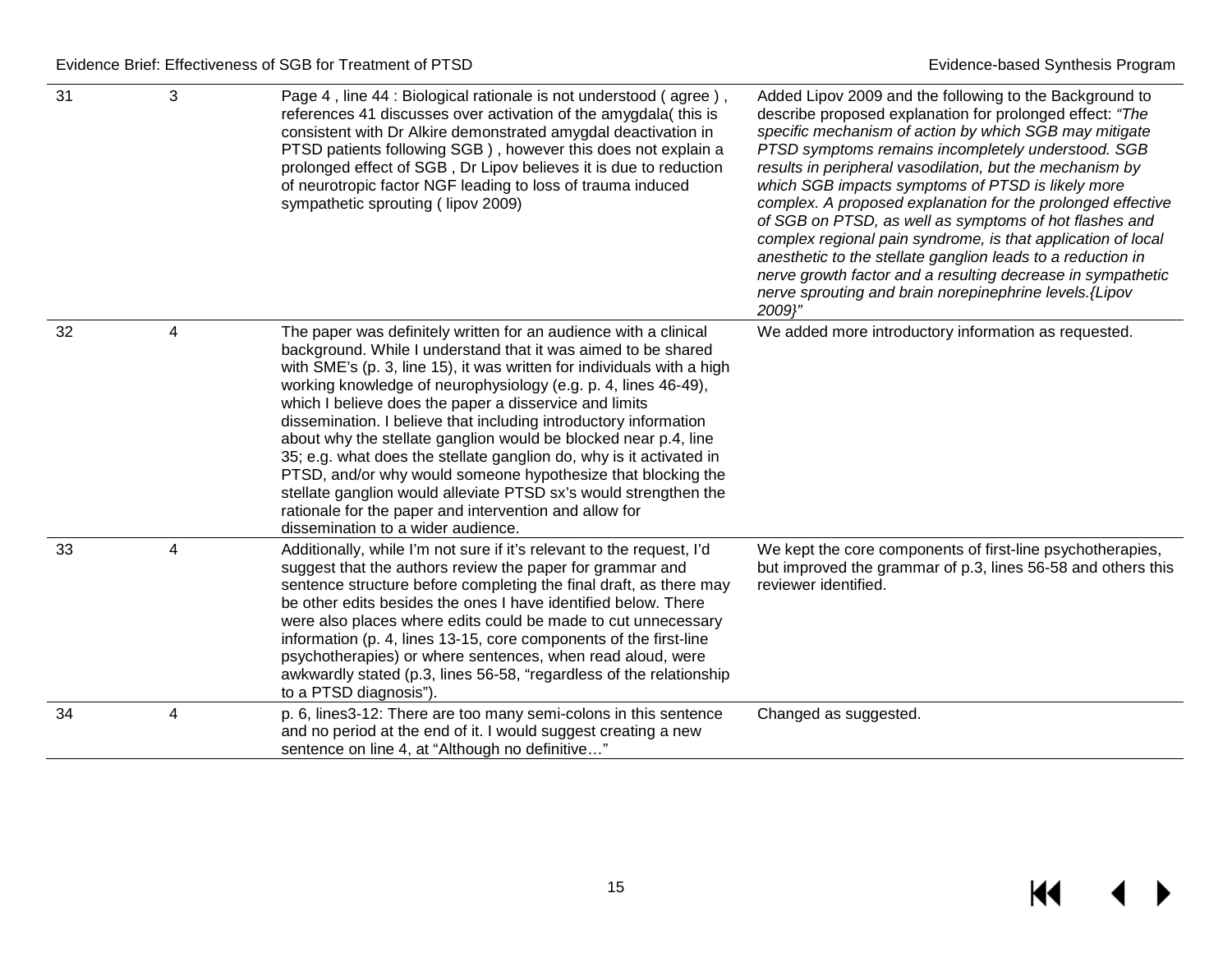| 35 | 3              | Page 9, 34 to 37, Dr Hanling reported utilizing" Lidocaine 1%<br>was injected to the skin overlying the right C5 or C6 vertebra (level<br>chosen on safest needle path based on individual patient<br>anatomy)", the target for the SGB is C6 or C7, while all placebo<br>injections were performed at C6, NOT C5, in fact no ganglion is<br>described at C5 level . Thus with C5 placement and reduced<br>amount of local anesthetic as discussed else where it is unclear<br>as to the actual trial of the SGB (ref 57 in current report) | Added: Also, it is unclear whether the ropivacaine injection<br>actually reached the stellate ganglion in all patients.<br>Although the stellate ganglion is typically located at C6 to<br>C7, the level of target needle placement was C5 to C6 in<br>this study. Although the study author confirmed that the<br>injection was "typically" at C6, some could have been at C5<br>and missed the stellate ganglion.                                                                                                                                                                                                                                    |
|----|----------------|---------------------------------------------------------------------------------------------------------------------------------------------------------------------------------------------------------------------------------------------------------------------------------------------------------------------------------------------------------------------------------------------------------------------------------------------------------------------------------------------------------------------------------------------|--------------------------------------------------------------------------------------------------------------------------------------------------------------------------------------------------------------------------------------------------------------------------------------------------------------------------------------------------------------------------------------------------------------------------------------------------------------------------------------------------------------------------------------------------------------------------------------------------------------------------------------------------------|
| 36 | 3              | Page 9, 34 to 37. The concept of placebo with saline is<br>problematic if not impossible with sympathetic injections, due to<br>the inability to have an actual active placebo. I would suggest<br>next study to have functional MRI as prior to and after the SGB for<br>the end point plus CAPS.                                                                                                                                                                                                                                          | Added to Implications: If a future RCT is undertaken, we<br>suggest considering adding functional magnetic resonance<br>imaging (fMRI) assessment both to improve our<br>understanding of SGB's neural mechanisms and to help<br>elucidate the impact of inadequate blinding. Differences in<br>fMRI results between SGB and control group participants<br>could help refute an argument that clinical differences were<br>due to knowing whether or not they got SGB.                                                                                                                                                                                 |
| 37 | 3              | Page 9 line 40 to 50, Dr Hanling reported the patients that<br>received 2 SGB's had a reduction of 19.8182, well with in >15<br>point reduction in CAPS for demonstrated efficacy, vs single SGB<br>8.1538, and Sham 10.3846, Dr Hanling reported that "When<br>looking at all participants ( $n = 29$ ) who received 2 SGB treatments,<br>paired t tests showed that the change in CAPS after the second<br>treatment was greater than the change after the first treatment (P<br>$< 0.05$ )."                                             | No change. The data in our Table 1 (page 9, line 40 to 50)<br>are from Table 2 in Hanling 2016 for results BEFORE the<br>crossover. The larger mean changes this reviewer is citing<br>are understandably larger as they are from AFTER the<br>crossover (Table 3 in Hanling 2016) in the subset of patient<br>who initially got placebo and then SGB. We agree that in<br>general improvements are greater after the second<br>treatment and had already made this point on page 9, lines<br>$7-9.$                                                                                                                                                   |
| 38 | $\overline{2}$ | Page 9, lines 25-26<br>A 10 point reduction on the CAPS is generally considered the low<br>end of clinical significance.                                                                                                                                                                                                                                                                                                                                                                                                                    | Changed to "≥ 10-15-point reduction on the CAPS"                                                                                                                                                                                                                                                                                                                                                                                                                                                                                                                                                                                                       |
| 39 | $\overline{2}$ | Page 10, lines 41-46<br>Please provide the complication rate as you have done in the<br>preceding paragraph.                                                                                                                                                                                                                                                                                                                                                                                                                                | Added that adverse event rates ranged from 0% to 14.3%                                                                                                                                                                                                                                                                                                                                                                                                                                                                                                                                                                                                 |
| 40 | $\overline{2}$ | Pages 9-10<br>Some mention of relative costs should be inserted here.                                                                                                                                                                                                                                                                                                                                                                                                                                                                       | Since we did not formally evaluate cost, we did not add<br>them to our results section on pages 9-10. But we did add<br>the following information about cost considerations to the<br>Discussion:<br>Cost of these innovative treatments compared to<br>conventional psychotherapies and pharmacotherapies<br>should also be assessed in the prioritization process. SGB<br>costs have been estimated to be lower than conventional<br>PTSD (\$2,000 for two SGB injections vs a range of \$6,000<br>to \$30,000).[Lipov 2012] But, we have not formally<br>evaluated comparative costs or how these estimates apply<br>to the current VA environment. |

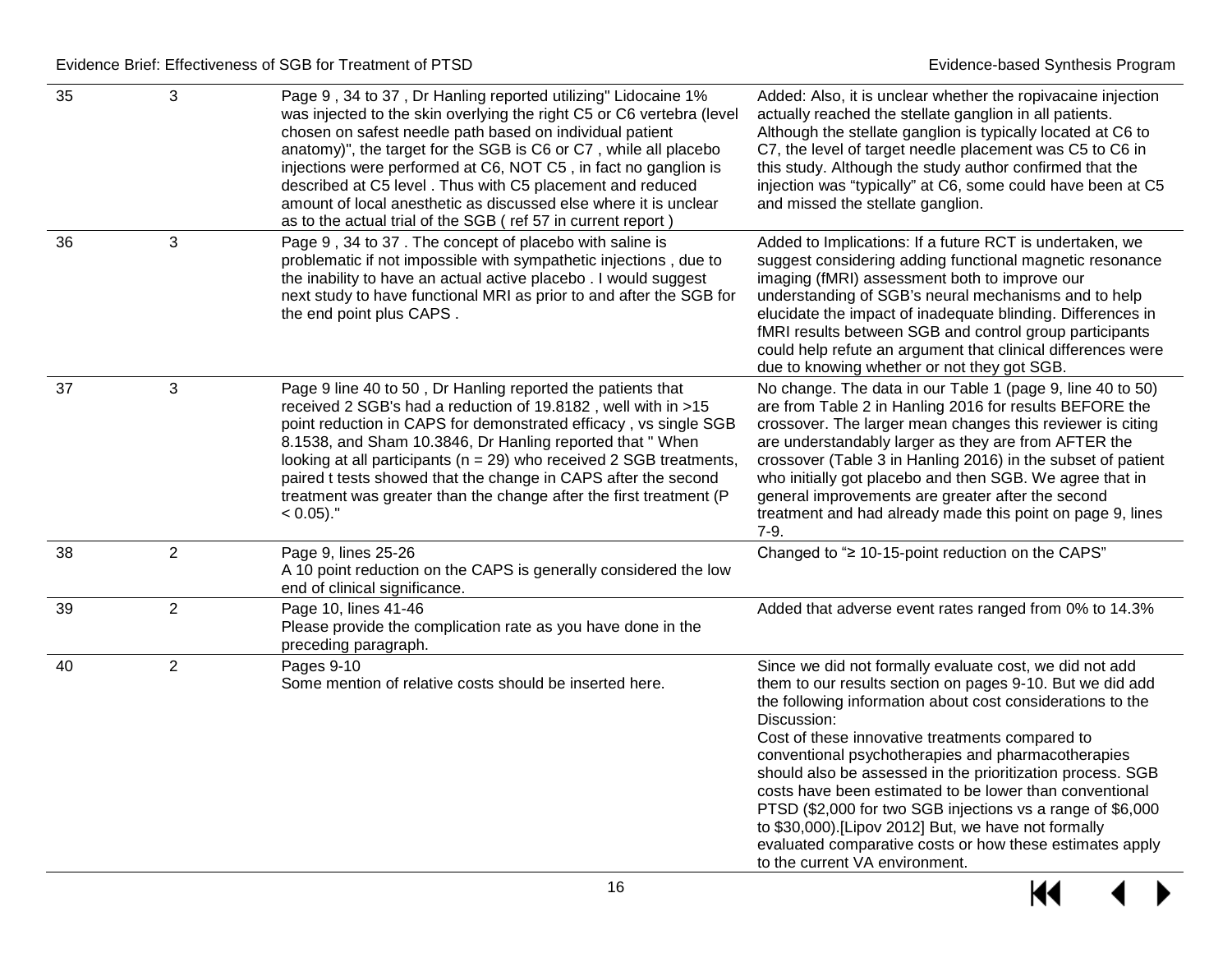| 41 | 3 | Page 9, 55 Safety of SGB for PTSD was assessed in over 100<br>patients by McLean (McLean)                                                                                                                                                                                                                                                                                                                                                | At N=250, McLean 2015 is still too small to detect the types<br>of significant complications that occurred in only 1.7 per<br>1000 patients in the 1992 German survey of 45.000 SGB's.<br>But, we did cite McLean 2015 as an additional case series<br>that may have used stronger methods than the 1992 study,<br>but still is likely too small to detect rare events.                                                                                                                                                                                                                                                                       |
|----|---|------------------------------------------------------------------------------------------------------------------------------------------------------------------------------------------------------------------------------------------------------------------------------------------------------------------------------------------------------------------------------------------------------------------------------------------|-----------------------------------------------------------------------------------------------------------------------------------------------------------------------------------------------------------------------------------------------------------------------------------------------------------------------------------------------------------------------------------------------------------------------------------------------------------------------------------------------------------------------------------------------------------------------------------------------------------------------------------------------|
| 42 | 3 | Page 10, line 28 to 36. potential complication rate of 33% should<br>be addressed . #1 The needle used for the procedure is 18 Gauge<br>, much larger than used by others 22 gauge and 25 gauge<br>#2 Complications included were related to the procedure was 12%<br>they included a increased pain after the placebo injection, a<br>significant number of complications could potentially have been<br>reduced with a smaller needle. | Added: "Complications included increased injection site<br>pain, which could potentially have been reduced by using a<br>smaller needle such as in prior studies (20 gauge in RCT vs<br>22-25 gauge in case series).                                                                                                                                                                                                                                                                                                                                                                                                                          |
| 43 | 3 | Page 10, line 50: Specific symptoms best responding to SGB<br>have been studied by Dr Lynch : Specific symptoms affected by<br>SGB in PTSD(Lynch)                                                                                                                                                                                                                                                                                        | Under heading of "who is most likely to benefit", starting on<br>page 10, we added the findings from Lynch 2016: "Findings<br>from a case series of 30 active duty military service<br>members with combat-related PTSD suggest that people<br>with predominantly hyperarousal and avoidance types of<br>symptoms may be more likely to benefit from SGB.[cite<br>Lynch 2016] But, this is very weak evidence as it is based<br>on inference from evaluation of which symptoms are most<br>impacted after SGB, rather than from direct comparison of<br>response rates between people with different levels of these<br>symptoms at baseline. |
| 44 | 3 | Page 11, line 34 : total of 27 veterans were treated via SGB<br>(Navaie&Alkire 2014& Alkire 2015)                                                                                                                                                                                                                                                                                                                                        | No change. Agreed that the small number of Veterans<br>represents the minority of SGB's and is consistent with our<br>statement that "Although most studies have been conducted<br>in military populations, the majority were<br>active-duty military members."                                                                                                                                                                                                                                                                                                                                                                               |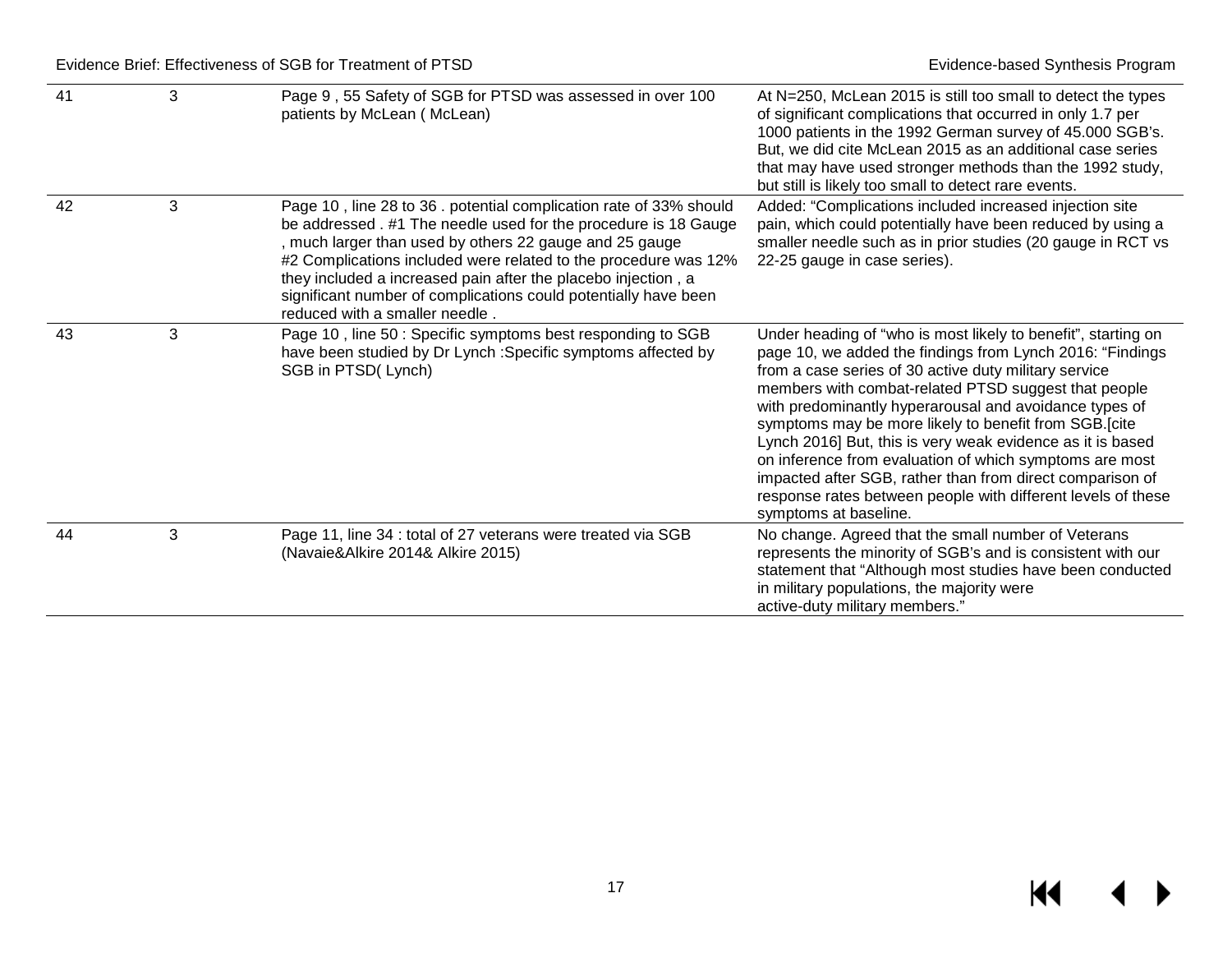| 45 | 3            | Page 11, lines 44 to 49 : Inadequate reporting of previous<br>treatments, it is my view that all the patients we have seen in my<br>clinic had access to the " gold standard " therapy and did not<br>respond to the same, the criteria used by most researchers have<br>been PCL-M and or CAPS to make sure the patient have the<br>diagnosis of PTSD. Further in the publication by Dr Hoge titled"<br>Interventions for War-Related Posttraumatic Stress Disorder<br>Meeting Veterans Where They Are" is exactly on point, his<br>conclusions were the following"However, veterans remain<br>reluctant to seek care, with half of those in need not utilizing<br>mental health services.3,4 Among veterans who begin PTSD<br>treatment with psychotherapy or medication, a high percentage<br>drop out, commonly 20% to 40% in randomized clinical trials<br>(RCTs)5,6 but considerably higher in routine practice.3 The rate of<br>recovery of 60% to 80% among treatment completers declines to<br>around 40% when noncompleters are accounted for (using<br>intention- to-treat analyses).5-7", basically the lack of current<br>success due to what ever the reason does seem to require a new<br>approach | We changed "Insufficient to support its use as adjuvant<br>overall" to: "evidence is insufficient to support<br>recommendations about specifically when to initiate SGB in<br>the order of recommended conventional pharmacotherapies<br>and psychotherapies. How much failed conventional therapy<br>is "enough" before trying SGB? Although likely many study<br>participants had already failed "gold standard" therapy and<br>their lack of success suggested the need for an innovative<br>approach, the studies' lack of specific criteria for<br>establishing "failure" of conventional therapy, and/or dose<br>and duration and order of conventional therapies makes it<br>difficult for readers to compare their patient with those in the<br>studies. |
|----|--------------|-------------------------------------------------------------------------------------------------------------------------------------------------------------------------------------------------------------------------------------------------------------------------------------------------------------------------------------------------------------------------------------------------------------------------------------------------------------------------------------------------------------------------------------------------------------------------------------------------------------------------------------------------------------------------------------------------------------------------------------------------------------------------------------------------------------------------------------------------------------------------------------------------------------------------------------------------------------------------------------------------------------------------------------------------------------------------------------------------------------------------------------------------------------------------------------------------------------------|------------------------------------------------------------------------------------------------------------------------------------------------------------------------------------------------------------------------------------------------------------------------------------------------------------------------------------------------------------------------------------------------------------------------------------------------------------------------------------------------------------------------------------------------------------------------------------------------------------------------------------------------------------------------------------------------------------------------------------------------------------------|
| 46 | $\mathbf{3}$ | Page 12, line 6. Discussion of loss of PTSD diagnosis, this<br>discussion is very complex due to implication for disability<br>payment, a number of veterans treated did NOT wish to share<br>their improvements with the VA hospitals                                                                                                                                                                                                                                                                                                                                                                                                                                                                                                                                                                                                                                                                                                                                                                                                                                                                                                                                                                            | No change. One page 12, line 6, in the Limitations section,<br>we are noting that the overall lack of assessment of<br>remission (loss of PTSD diagnosis) is a limitation of all the<br>studies as a whole, regardless of whether the participants<br>were involved in disability evaluation. The point we are<br>making is that loss of PTSD diagnosis is a desired outcome<br>of any PTSD treatment and the studies should assess it.                                                                                                                                                                                                                                                                                                                          |
| 47 | 4            | p. 11, lines 31-32: "Overall, a key limitation the evidence on SGB<br>is that it is based primarily on uncontrolled, unblinded studies."<br>reads awkwardly. There needs to be a preposition between<br>"limitation" and "the"; e.g. "Overall, a key limitation of the evidence<br>on SGB is that it is based primarily on uncontrolled, unblinded<br>studies."                                                                                                                                                                                                                                                                                                                                                                                                                                                                                                                                                                                                                                                                                                                                                                                                                                                   | Changed as suggested.                                                                                                                                                                                                                                                                                                                                                                                                                                                                                                                                                                                                                                                                                                                                            |
| 48 | 4            | p. 11, lines 37-38: The majority of study participants were male, as<br>in the VA, but mean age was late thirties to early forties and<br>prevalence of depression, anxiety, pain, and other medical<br>comorbidities were unclear." Prevalence is singular and were is<br>plural; since "unclear" refers to prevalence and not the listing of<br>comorbidities that follows prevalence in the sentence, I believe<br>that the singular, was, should be used instead.                                                                                                                                                                                                                                                                                                                                                                                                                                                                                                                                                                                                                                                                                                                                             | Changed as suggested.                                                                                                                                                                                                                                                                                                                                                                                                                                                                                                                                                                                                                                                                                                                                            |
| 49 | 4            | p. 12, line 24: "considerations such access to, contraindications<br>for, and patient preference may guide SGB," a preposition<br>between such and access is required, e.g. "such as access to"                                                                                                                                                                                                                                                                                                                                                                                                                                                                                                                                                                                                                                                                                                                                                                                                                                                                                                                                                                                                                   | Changed to: "Other practical considerations that may guide<br>treatment decisions include access to, contraindications for,<br>and patient preference for SGB."                                                                                                                                                                                                                                                                                                                                                                                                                                                                                                                                                                                                  |

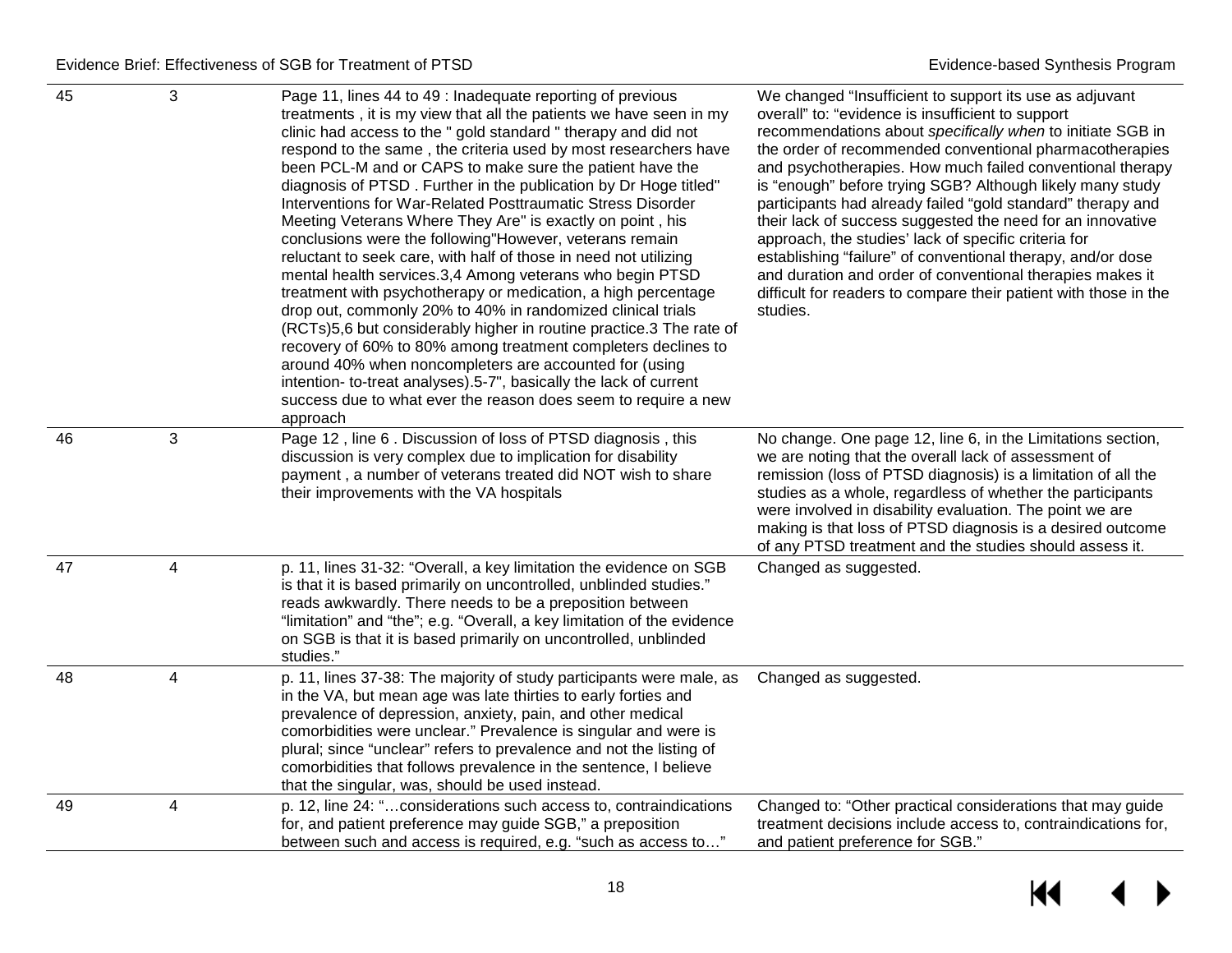|    | 1              | I find myself in disagreement regarding the need for a large<br>observational study. This would do little to reduce uncertainty<br>regarding the benefits on the intervention though may be useful to<br>outline possible harms. It is possible to conduct RCTs in this area<br>and that should, in my view be the priority as it will afford the<br>confidence to offer or withhold this intervention on the basis of<br>effectiveness or lack thereof. | Changed to: "Both randomized trials and observational<br>studies can contribute to our knowledge of SGB for PTSD."                                                                                                                                                                                                                                                                                                                                                                                |
|----|----------------|----------------------------------------------------------------------------------------------------------------------------------------------------------------------------------------------------------------------------------------------------------------------------------------------------------------------------------------------------------------------------------------------------------------------------------------------------------|---------------------------------------------------------------------------------------------------------------------------------------------------------------------------------------------------------------------------------------------------------------------------------------------------------------------------------------------------------------------------------------------------------------------------------------------------------------------------------------------------|
| 50 | $\overline{2}$ | Regarding risks, I think there should be some mention of cost of<br>this procedure compared to an office visit for psychotherapy or<br>medication.                                                                                                                                                                                                                                                                                                       | Added to the Implications section: Cost of these innovative<br>treatments compared to conventional psychotherapies and<br>pharmacotherapies should also be assessed in the<br>prioritization process. SGB costs have been estimated to be<br>lower than conventional PTSD therapies (\$2,000 for two<br>SGB injections vs a range of \$6,000 to \$30,000).[Lipov<br>2012] But, we have not formally evaluated comparative<br>costs or how these estimates apply to the current VA<br>environment. |
| 51 | 3              | satisfaction and acceptance of the procedure is over<br>90%(McLean)                                                                                                                                                                                                                                                                                                                                                                                      | Added: "Finally, although those who have undergone SGB<br>have found it highly acceptable, [McLean 2015] the invasive<br>nature of SGB may be a barrier for some candidates to try it<br>in the first place."                                                                                                                                                                                                                                                                                     |
| 52 | 3              | Biological markers have been reported to have impacted in PTSD<br>patients such as PET scan(Alkire) and EEG in normal volunteers<br>(Yeo) following SGB                                                                                                                                                                                                                                                                                                  | As noted above, added Akire and Yeo studies to<br>Background as references for information on biological<br>markers.                                                                                                                                                                                                                                                                                                                                                                              |
| 53 | 3              | No addiction or neurotoxicity of agents (vs MDMA, or Ketamine)                                                                                                                                                                                                                                                                                                                                                                                           | To our statement on pages 12-13 that "we did not<br>investigate whether SGB should be a higher priority than<br>other innovative treatments for PTSD, such as MDMA,<br>ketamine or cranial electrical stimulation", we added "But,<br>each has their own unique set of potential harms, such as<br>addiction and neurotoxicity, that would have to be<br>considered in relation to SGB's net benefits."                                                                                           |
| 54 | $\mathfrak{S}$ | Speed of on set 30 minutes (presented at PGA 2011)                                                                                                                                                                                                                                                                                                                                                                                                       | On page 5, changed "within minutes to days" to "within 30<br>minutes to days"                                                                                                                                                                                                                                                                                                                                                                                                                     |
| 55 | 3              | Please read Dr Summers review form John Hopkins for a<br>excellent up to date information                                                                                                                                                                                                                                                                                                                                                                | Agreed and we have already cited Dr. Summers' review in<br>the Discussion, along with other prior reviews, to confirm<br>that we agree with the conclusions of previous reviews that<br>further research is needed to more precisely determine the<br>balance of benefits and harms of SGB for PTSD.                                                                                                                                                                                              |
| 56 | 5              | First report to review. Looks great.                                                                                                                                                                                                                                                                                                                                                                                                                     | Thank you.                                                                                                                                                                                                                                                                                                                                                                                                                                                                                        |